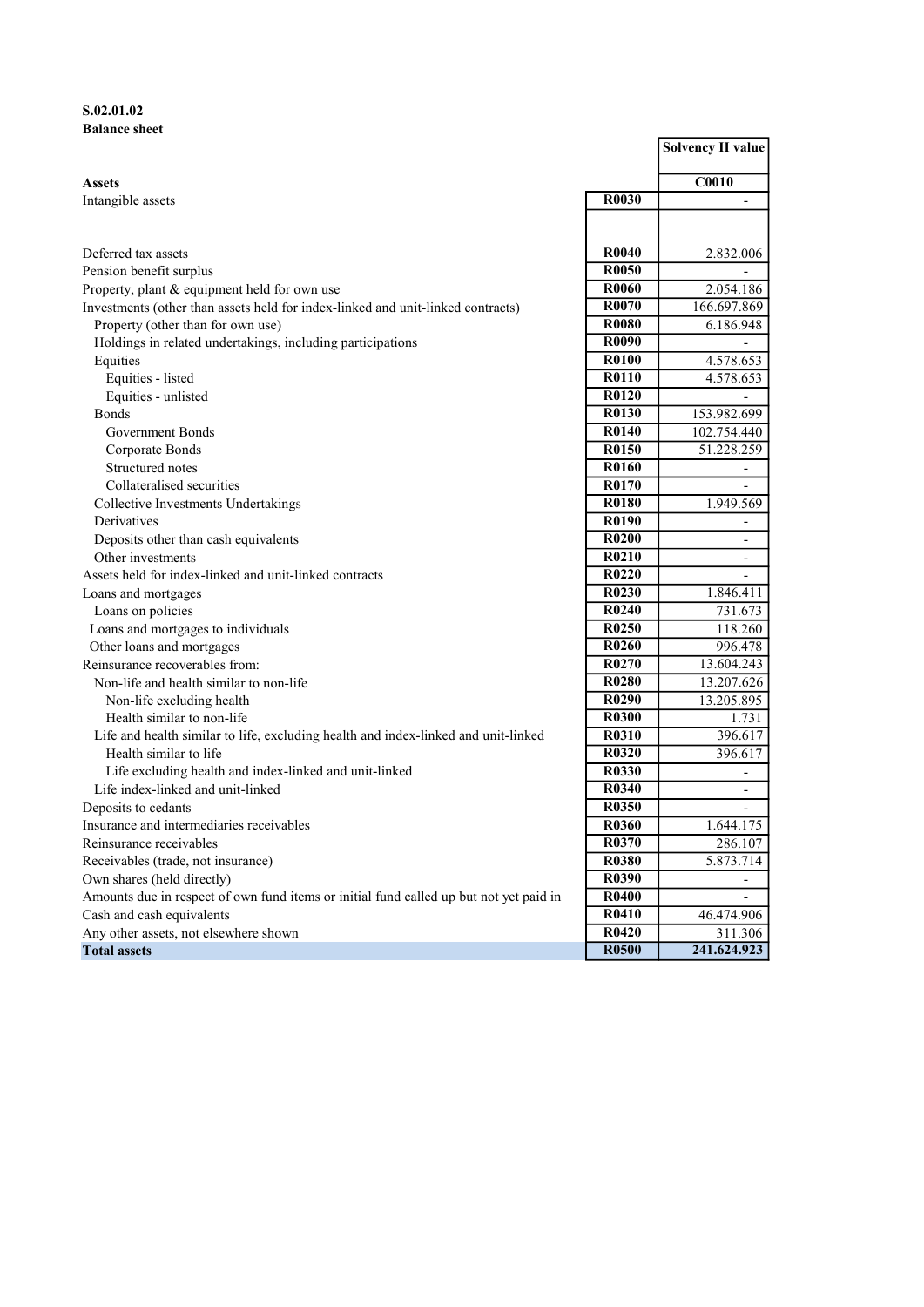|                                                                                 |                   | <b>Solvency II</b>       |
|---------------------------------------------------------------------------------|-------------------|--------------------------|
| <b>Liabilities</b>                                                              |                   | $\overline{C0010}$       |
| Technical provisions - non-life                                                 | R <sub>0510</sub> | 78.481.591               |
| Technical provisions - non-life (excluding health)                              | R <sub>0520</sub> | 78.361.113               |
| TP calculated as a whole                                                        | R <sub>0530</sub> |                          |
| <b>Best Estimate</b>                                                            | R0540             | 72.733.089               |
| Risk margin                                                                     | R0550             | 5.628.024                |
| Technical provisions - health (similar to non-life)                             | R0560             | 120.478                  |
| TP calculated as a whole                                                        | R0570             |                          |
| <b>Best Estimate</b>                                                            | R <sub>0580</sub> | 111.825                  |
| Risk margin                                                                     | R0590             | 8.653                    |
| Technical provisions - life (excluding index-linked and unit-linked)            | <b>R0600</b>      | 87.376.174               |
| Technical provisions - health (similar to life)                                 | R0610             | 866.676                  |
| TP calculated as a whole                                                        | R <sub>0620</sub> |                          |
| <b>Best Estimate</b>                                                            | R0630             | 811.303                  |
| Risk margin                                                                     | R0640             | 55.373                   |
| Technical provisions - life (excluding health and index-linked and unit-linked) | R0650             | 86.509.498               |
| TP calculated as a whole                                                        | <b>R0660</b>      |                          |
| <b>Best Estimate</b>                                                            | R0670             | 84.997.258               |
| Risk margin                                                                     | R <sub>0680</sub> | 1.512.240                |
| Technical provisions - index-linked and unit-linked                             | R0690             | $\overline{\phantom{a}}$ |
| TP calculated as a whole                                                        | R0700             | $\overline{\phantom{a}}$ |
| <b>Best Estimate</b>                                                            | R0710             | $\overline{\phantom{a}}$ |
| Risk margin                                                                     | R0720             | $\overline{\phantom{a}}$ |
| Contingent liabilities                                                          | R0740             | $\overline{\phantom{a}}$ |
| Provisions other than technical provisions                                      | R <sub>0750</sub> | 30.629                   |
| Pension benefit obligations                                                     | R0760             | 8.694.336                |
| Deposits from reinsurers                                                        | R0770             | 6.157.906                |
| Deferred tax liabilities                                                        | R0780             | $-0$                     |
| Derivatives                                                                     | R0790             | $\overline{\phantom{a}}$ |
| Debts owed to credit institutions                                               | <b>R0800</b>      | $\overline{a}$           |
| Financial liabilities other than debts owed to credit institutions              | <b>R0810</b>      |                          |
| Insurance & intermediaries payables                                             | <b>R0820</b>      | 5.939.481                |
| Reinsurance payables                                                            | R0830             | 2.548.355                |
| Payables (trade, not insurance)                                                 | R0840             | 3.008.467                |
| Subordinated liabilities                                                        | <b>R0850</b>      | 10.000.000               |
| Subordinated liabilities not in BOF                                             | <b>R0860</b>      | $\overline{a}$           |
| Subordinated liabilities in BOF                                                 | R0870             | 10.000.000               |
| Any other liabilities, not elsewhere shown                                      | <b>R0880</b>      | 68.891                   |
| <b>Total liabilities</b>                                                        | <b>R0900</b>      | 202.305.830              |
| <b>Excess of assets over liabilities</b>                                        | R <sub>1000</sub> | 39.319.093               |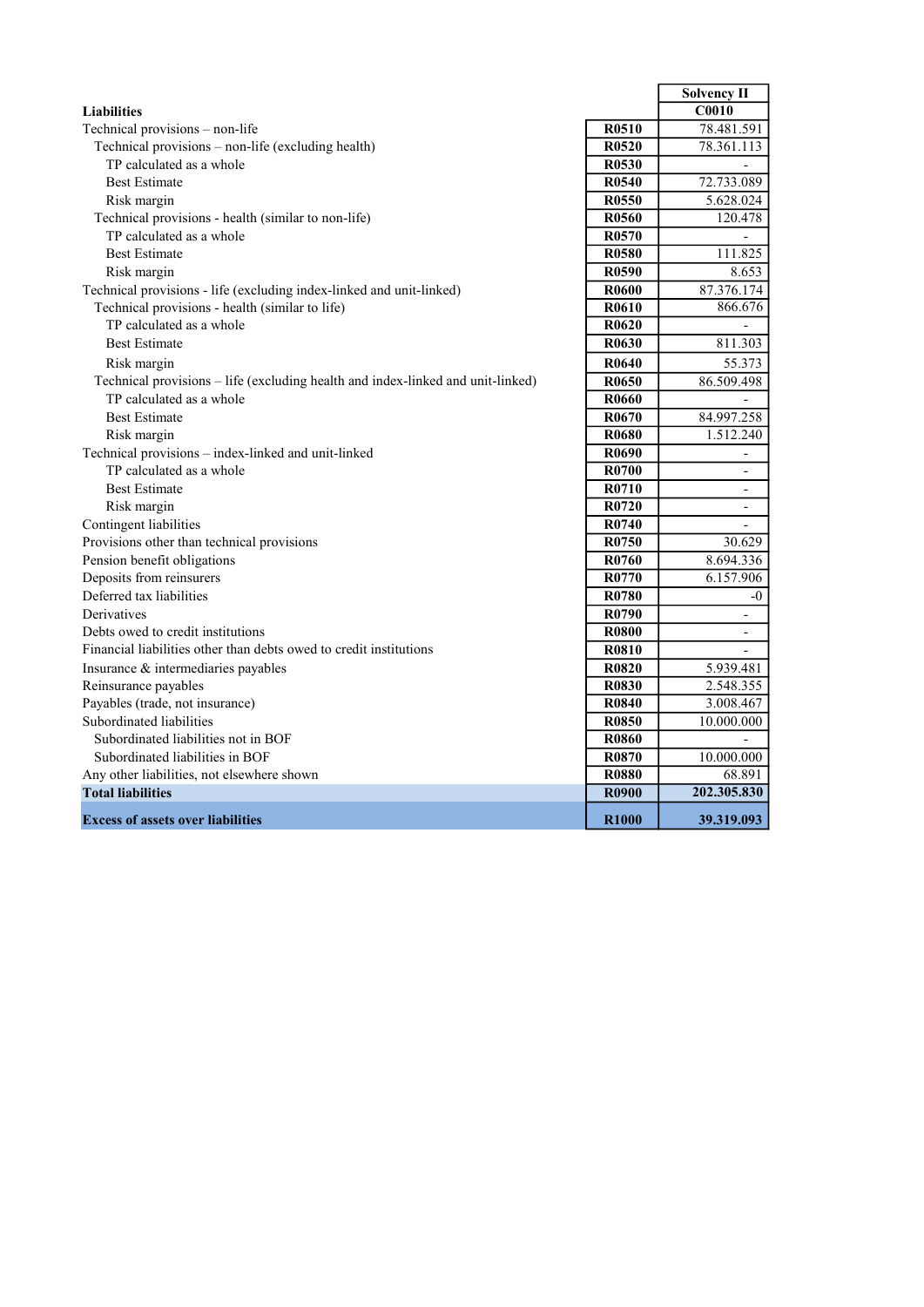# S.05.01.02 Premiums, claims and expenses by line of business

|                                                |              |                                 |                                   |                                       | Line of Business for: non-life insurance and reinsurance obligations (direct business and accepted proportional reinsurance) |                          |                                                   |                                                      |                                   |                                       |
|------------------------------------------------|--------------|---------------------------------|-----------------------------------|---------------------------------------|------------------------------------------------------------------------------------------------------------------------------|--------------------------|---------------------------------------------------|------------------------------------------------------|-----------------------------------|---------------------------------------|
|                                                |              | Medical<br>expense<br>insurance | Income<br>protection<br>insurance | Workers'<br>compensation<br>insurance | Motor vehicle<br>liability<br>insurance                                                                                      | Other motor<br>insurance | Marine.<br>aviation and<br>transport<br>insurance | Fire and other<br>damage to<br>property<br>insurance | General<br>liability<br>insurance | Credit and<br>suretyship<br>insurance |
|                                                |              | <b>C0010</b>                    | C0020                             | <b>C0030</b>                          | C0040                                                                                                                        | C0050                    | <b>C0060</b>                                      | C0070                                                | <b>C0080</b>                      | C0090                                 |
| Premiums written                               |              |                                 |                                   |                                       |                                                                                                                              |                          |                                                   |                                                      |                                   |                                       |
| Gross - Direct Business                        | R0110        | $\overline{\phantom{a}}$        | 253.738                           |                                       | 22.243.323                                                                                                                   | 16.582.464               |                                                   | 17.108.934                                           | 3.255.257                         |                                       |
| Gross - Proportional reinsurance accepted      | R0120        |                                 |                                   |                                       |                                                                                                                              |                          |                                                   |                                                      |                                   |                                       |
| Gross - Non-proportional reinsurance accepted  | R0130        |                                 |                                   |                                       |                                                                                                                              |                          |                                                   |                                                      |                                   |                                       |
| Reinsurers' share                              | R0140        |                                 | 30.339                            |                                       | 960.351                                                                                                                      | 1.039.414                |                                                   | 1.429.166                                            | 119.186                           |                                       |
| Net                                            | <b>R0200</b> |                                 | 223.399                           |                                       | 21.282.972                                                                                                                   | 15.543.050               |                                                   | 15.679.768                                           | 3.136.071                         |                                       |
| <b>Premiums earned</b>                         |              |                                 |                                   |                                       |                                                                                                                              |                          |                                                   |                                                      |                                   |                                       |
| Gross - Direct Business                        | R0210        | $\overline{\phantom{a}}$        | 254.744                           |                                       | 22.234.600                                                                                                                   | 16.521.630               | $\overline{\phantom{a}}$                          | 17.108.857                                           | 3.252.739                         |                                       |
| Gross - Proportional reinsurance accepted      | R0220        |                                 |                                   |                                       |                                                                                                                              |                          |                                                   |                                                      |                                   |                                       |
| Gross - Non-proportional reinsurance accepted  | R0230        |                                 |                                   |                                       |                                                                                                                              |                          |                                                   |                                                      |                                   |                                       |
| Reinsurers' share                              | R0240        |                                 | 30.339                            |                                       | 960.351                                                                                                                      | 1.039.414                |                                                   | 1.429.166                                            | 119.186                           |                                       |
| Net                                            | R0300        |                                 | 224.405                           |                                       | 21.274.249                                                                                                                   | 15.482.216               |                                                   | 15.679.691                                           | 3.133.553                         |                                       |
| <b>Claims incurred</b>                         |              |                                 |                                   |                                       |                                                                                                                              |                          |                                                   |                                                      |                                   |                                       |
| Gross - Direct Business                        | R0310        |                                 | 62.394                            |                                       | 15.168.543                                                                                                                   | 7.235.613                |                                                   | 8.624.999                                            | 1.372.177                         |                                       |
| Gross - Proportional reinsurance accepted      | <b>R0320</b> |                                 |                                   |                                       |                                                                                                                              |                          |                                                   |                                                      |                                   |                                       |
| Gross - Non-proportional reinsurance accepted  | R0330        |                                 |                                   |                                       |                                                                                                                              |                          |                                                   |                                                      |                                   |                                       |
| Reinsurers' share                              | <b>R0340</b> | $\overline{a}$                  |                                   |                                       | 413.208                                                                                                                      | 62.584                   |                                                   | 1.563.535                                            | $-45.135$                         |                                       |
| Net                                            | R0400        |                                 | 62.394                            |                                       | 14.755.335                                                                                                                   | 7.173.029                |                                                   | 7.061.464                                            | 1.417.312                         |                                       |
| Changes in other technical provisions          |              |                                 |                                   |                                       |                                                                                                                              |                          |                                                   |                                                      |                                   |                                       |
| <b>Gross - Direct Business</b>                 | R0410        |                                 | $\overline{\phantom{a}}$          | $\qquad \qquad \blacksquare$          | $\overline{\phantom{a}}$                                                                                                     | $\overline{\phantom{a}}$ | $\overline{\phantom{a}}$                          | $-287.649$                                           | 141.215                           |                                       |
| Gross - Proportional reinsurance accepted      | R0420        | $\sim$                          | $\overline{\phantom{0}}$          |                                       |                                                                                                                              |                          |                                                   |                                                      |                                   |                                       |
| Gross - Non- proportional reinsurance accepted | R0430        |                                 |                                   |                                       |                                                                                                                              |                          |                                                   |                                                      |                                   |                                       |
| Reinsurers'share                               | R0440        | $\overline{a}$                  |                                   |                                       |                                                                                                                              |                          |                                                   |                                                      |                                   |                                       |
| Net                                            | <b>R0500</b> |                                 |                                   |                                       |                                                                                                                              |                          |                                                   | $-287.649$                                           | 141.215                           |                                       |
| <b>Expenses incurred</b>                       | <b>R0550</b> |                                 | 99.265                            |                                       | 8.667.736                                                                                                                    | 5.668.681                |                                                   | 7.570.496                                            | 1.296.791                         |                                       |
| Other expenses                                 | R1200        |                                 |                                   |                                       |                                                                                                                              |                          |                                                   |                                                      |                                   |                                       |
| <b>Total expenses</b>                          | <b>R1300</b> |                                 |                                   |                                       |                                                                                                                              |                          |                                                   |                                                      |                                   |                                       |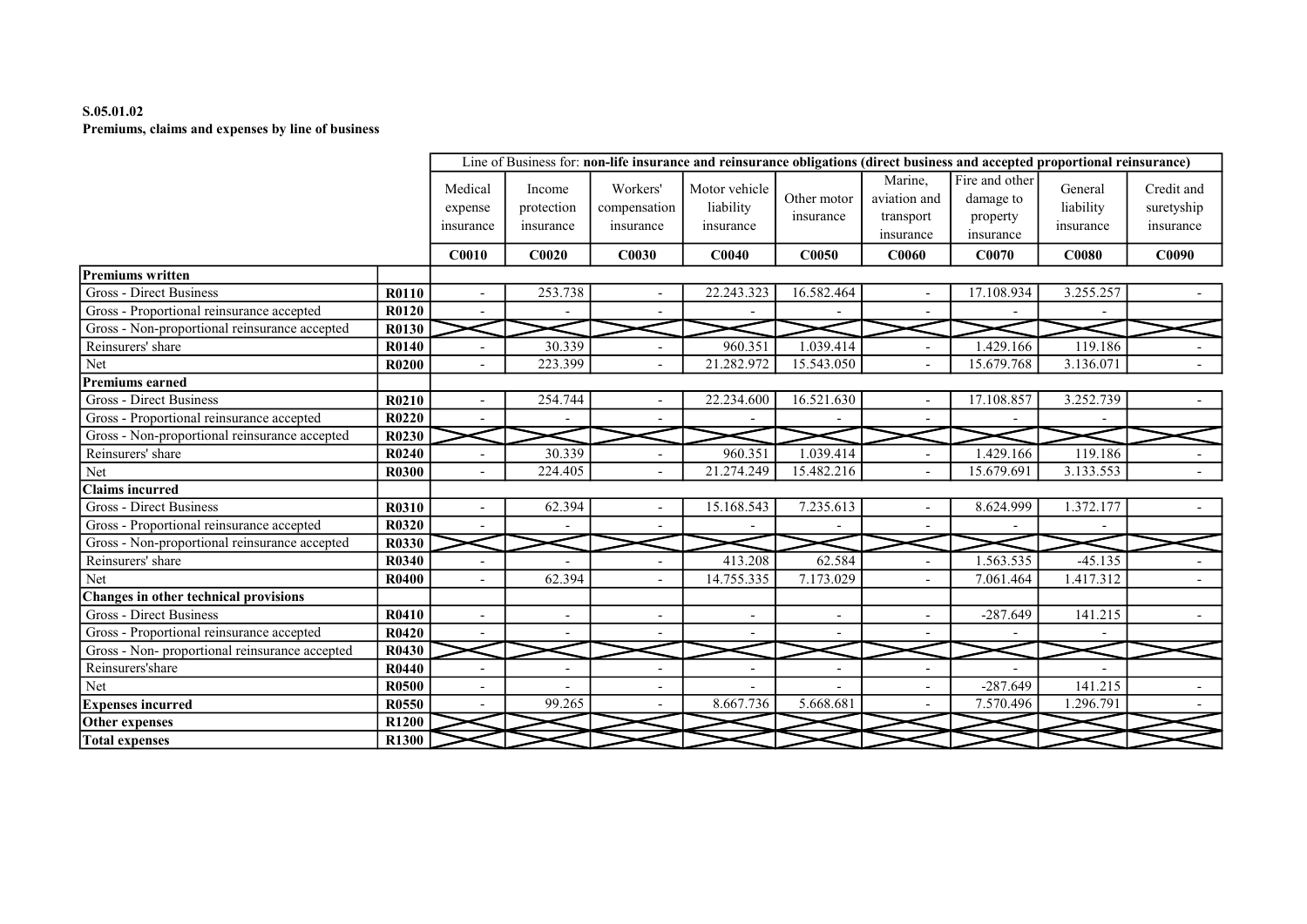|                                                |              |                |                                     | Line of Business for: non-life insurance |              |                       |                                       |              |                          |
|------------------------------------------------|--------------|----------------|-------------------------------------|------------------------------------------|--------------|-----------------------|---------------------------------------|--------------|--------------------------|
|                                                |              |                | and reinsurance obligations (direct |                                          |              | Line of business for: |                                       |              |                          |
|                                                |              |                | business and accepted proportional  |                                          |              |                       | accepted non-proportional reinsurance |              |                          |
|                                                |              |                | reinsurance)                        |                                          |              |                       |                                       |              | Total                    |
|                                                |              | Legal          |                                     |                                          |              |                       | Marine,                               |              |                          |
|                                                |              | expenses       | Assistance                          | Miscellaneous                            | Health       | Casualty              | aviation,                             | Property     |                          |
|                                                |              | insurance      |                                     | financial loss                           |              |                       | transport                             |              |                          |
|                                                |              | <b>C0100</b>   | <b>C0110</b>                        | C <sub>0120</sub>                        | <b>C0130</b> | <b>C0140</b>          | <b>C0150</b>                          | <b>C0160</b> | C <sub>0200</sub>        |
| <b>Premiums written</b>                        |              |                |                                     |                                          |              |                       |                                       |              |                          |
| Gross - Direct Business                        | R0110        | 2.452.601      |                                     |                                          |              |                       |                                       |              | 61.896.317               |
| Gross - Proportional reinsurance accepted      | <b>R0120</b> |                |                                     |                                          |              |                       |                                       |              |                          |
| Gross - Non-proportional reinsurance accepted  | R0130        |                |                                     |                                          |              |                       |                                       |              |                          |
| Reinsurers' share                              | R0140        | 1.507          | $\overline{\phantom{a}}$            |                                          |              |                       |                                       |              | 3.579.963                |
| Net                                            | R0200        | 2.451.094      |                                     |                                          |              |                       |                                       |              | 58.316.354               |
| Premiums earned                                |              |                |                                     |                                          |              |                       |                                       |              |                          |
| <b>Gross - Direct Business</b>                 | R0210        | 2.435.730      |                                     |                                          |              |                       |                                       |              | 61.808.300               |
| Gross - Proportional reinsurance accepted      | R0220        |                |                                     |                                          |              |                       |                                       |              |                          |
| Gross - Non-proportional reinsurance accepted  | R0230        |                |                                     |                                          |              |                       |                                       |              |                          |
| Reinsurers' share                              | R0240        | 1.507          |                                     |                                          |              |                       |                                       |              | 3.579.963                |
| Net                                            | R0300        | 2.434.223      |                                     |                                          |              |                       |                                       |              | 58.228.337               |
| Claims incurred                                |              |                |                                     |                                          |              |                       |                                       |              |                          |
| <b>Gross - Direct Business</b>                 | <b>R0310</b> | 647.560        | $\overline{\phantom{a}}$            | $\overline{a}$                           |              |                       |                                       |              | 33.111.286               |
| Gross - Proportional reinsurance accepted      | R0320        |                |                                     |                                          |              |                       |                                       |              |                          |
| Gross - Non-proportional reinsurance accepted  | <b>R0330</b> |                |                                     |                                          |              |                       |                                       |              |                          |
| Reinsurers' share                              | R0340        |                |                                     |                                          |              |                       |                                       |              | 1.994.192                |
| Net                                            | R0400        | 647.560        |                                     | $\overline{\phantom{a}}$                 |              |                       |                                       |              | 31.117.094               |
| Changes in other technical provisions          |              |                |                                     |                                          |              |                       |                                       |              |                          |
| Gross - Direct Business                        | R0410        | L,             |                                     |                                          |              |                       |                                       |              | $-146.434$               |
| Gross - Proportional reinsurance accepted      | R0420        |                |                                     |                                          |              |                       |                                       |              |                          |
| Gross - Non- proportional reinsurance accepted | R0430        |                |                                     |                                          |              |                       |                                       |              | $\overline{\phantom{a}}$ |
| Reinsurers'share                               | R0440        | $\blacksquare$ |                                     |                                          |              |                       |                                       |              |                          |
| Net                                            | <b>R0500</b> |                |                                     |                                          |              |                       |                                       |              | $-146.434$               |
| <b>Expenses incurred</b>                       | R0550        | 1.312.943      |                                     |                                          |              |                       |                                       |              | 24.615.912               |
| Other expenses                                 | R1200        |                |                                     |                                          |              |                       |                                       |              | 51.496                   |
| <b>Total expenses</b>                          | R1300        |                |                                     |                                          |              |                       |                                       |              | 24.667.408               |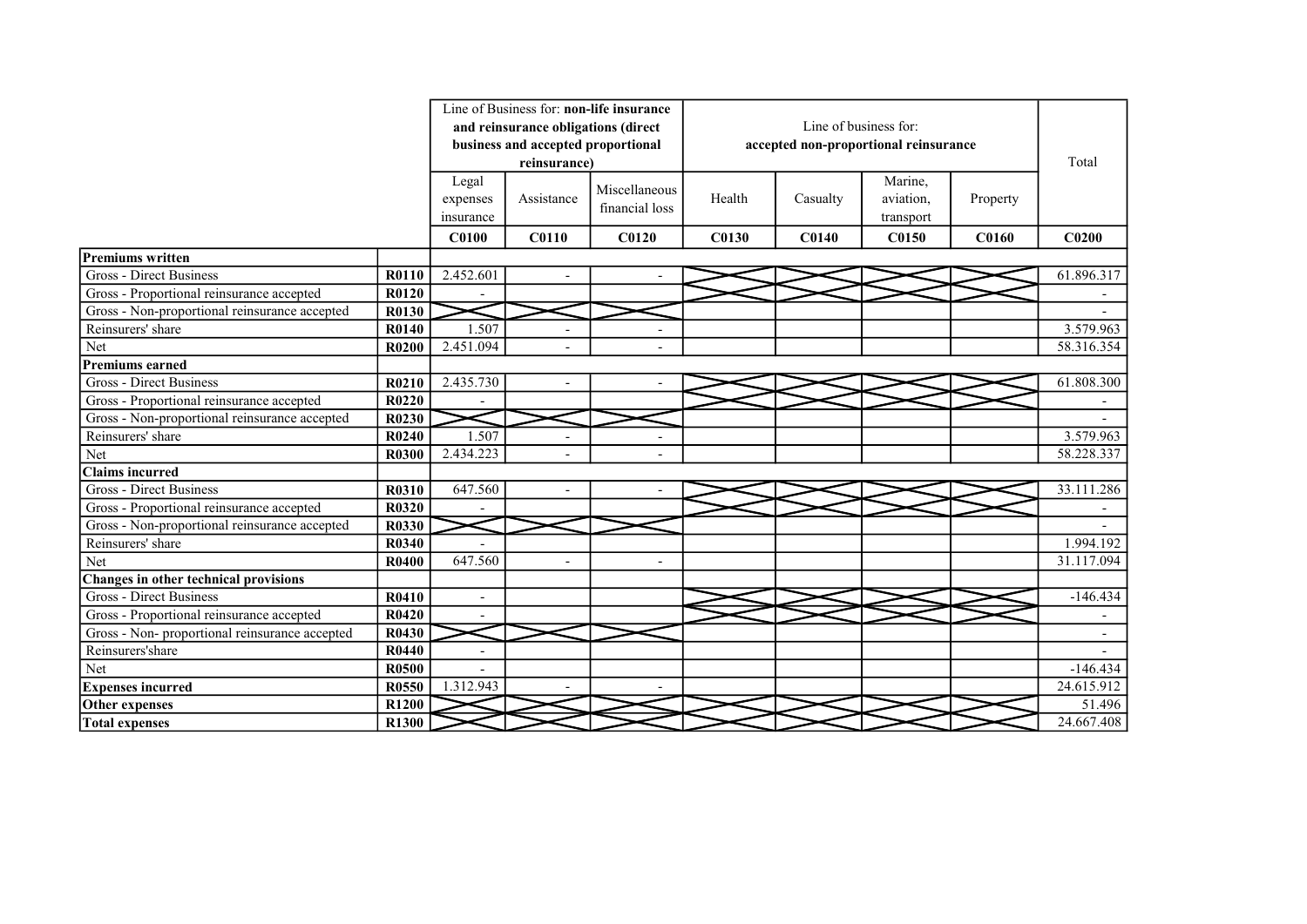|                                       |                   |                          |                                           | Line of Business for: life insurance obligations |                          |                                                                                                                           |                                                                                                                               |                          | Life reinsurance obligations | Total        |
|---------------------------------------|-------------------|--------------------------|-------------------------------------------|--------------------------------------------------|--------------------------|---------------------------------------------------------------------------------------------------------------------------|-------------------------------------------------------------------------------------------------------------------------------|--------------------------|------------------------------|--------------|
|                                       |                   | Health<br>insurance      | Insurance<br>with profit<br>participation | Index-linked<br>and unit-linked<br>insurance     | Other life<br>insurance  | Annuities<br>stemming<br>from non-life<br>insurance<br>contracts and<br>relating to<br>health<br>insurance<br>obligations | Annuities<br>stemming<br>from non-life<br>insurance<br>contracts and<br>relating to<br>insurance<br>obligations<br>other than | Health<br>reinsurance    | Life<br>reinsurance          |              |
|                                       |                   | C <sub>0210</sub>        | C <sub>0220</sub>                         | C <sub>0230</sub>                                | C <sub>0240</sub>        | C <sub>0250</sub>                                                                                                         | C <sub>0260</sub>                                                                                                             | C <sub>0270</sub>        | C <sub>0280</sub>            | <b>C0300</b> |
| <b>Premiums written</b>               |                   |                          |                                           |                                                  |                          |                                                                                                                           |                                                                                                                               |                          |                              |              |
| $\rm Gross$                           | R1410             | 204.026                  | 4.437.693                                 | $\overline{\phantom{a}}$                         | $\overline{\phantom{a}}$ | $\overline{\phantom{a}}$                                                                                                  | $\overline{\phantom{a}}$                                                                                                      | $\overline{\phantom{a}}$ |                              | 4.641.719    |
| Reinsurers' share                     | R1420             | 164.566                  | 138.749                                   | $\overline{\phantom{a}}$                         | $\overline{\phantom{a}}$ | $\overline{\phantom{a}}$                                                                                                  |                                                                                                                               | $\overline{\phantom{a}}$ | $\overline{\phantom{a}}$     | 303.315      |
| Net                                   | R1500             | 39.460                   | 4.298.944                                 | $\sim$                                           | $\overline{\phantom{a}}$ | $\overline{\phantom{a}}$                                                                                                  |                                                                                                                               | $\overline{\phantom{a}}$ |                              | 4.338.404    |
| Premiums earned                       |                   |                          |                                           |                                                  |                          |                                                                                                                           |                                                                                                                               |                          |                              |              |
| Gross                                 | R1510             | 204.026                  | 4.437.693                                 | $\overline{\phantom{a}}$                         | $\overline{\phantom{a}}$ | $\overline{\phantom{a}}$                                                                                                  |                                                                                                                               | $\overline{\phantom{a}}$ |                              | 4.641.719    |
| Reinsurers' share                     | R <sub>1520</sub> | 164.566                  | 138.749                                   | $\overline{\phantom{a}}$                         | $\overline{\phantom{a}}$ | $\overline{\phantom{a}}$                                                                                                  | $\overline{\phantom{a}}$                                                                                                      | $\overline{\phantom{a}}$ | $\overline{\phantom{a}}$     | 303.315      |
| Net                                   | R1600             | 39.460                   | 4.298.944                                 | $\overline{\phantom{a}}$                         | $\overline{\phantom{a}}$ | $\overline{\phantom{a}}$                                                                                                  | $\overline{\phantom{a}}$                                                                                                      | $\blacksquare$           |                              | 4.338.404    |
| <b>Claims incurred</b>                |                   |                          |                                           |                                                  |                          |                                                                                                                           |                                                                                                                               |                          |                              |              |
| Gross                                 | R <sub>1610</sub> | 150.335                  | 3.098.043                                 | $\sim$                                           | 261.968                  | $\overline{\phantom{a}}$                                                                                                  |                                                                                                                               | $\overline{\phantom{a}}$ | $\overline{\phantom{0}}$     | 3.510.346    |
| Reinsurers' share                     | R1620             | 103.953                  |                                           |                                                  |                          | $\overline{\phantom{0}}$                                                                                                  |                                                                                                                               | $\overline{\phantom{a}}$ | $\overline{\phantom{a}}$     | 103.953      |
| Net                                   | R <sub>1700</sub> | 46.382                   | 3.098.043                                 | $\sim$                                           | 261.968                  | $\overline{\phantom{a}}$                                                                                                  |                                                                                                                               | $\overline{\phantom{a}}$ |                              | 3.406.393    |
| Changes in other technical provisions |                   |                          |                                           |                                                  |                          |                                                                                                                           |                                                                                                                               |                          |                              |              |
| Gross                                 | R1710             | $\overline{\phantom{a}}$ | 2.112.143                                 | $\sim$                                           | $-447.226$               | $\overline{\phantom{a}}$                                                                                                  | $\overline{\phantom{a}}$                                                                                                      | $\overline{\phantom{a}}$ | $\overline{\phantom{a}}$     | 1.664.917    |
| Reinsurers' share                     | R1720             | $\blacksquare$           |                                           | $\overline{\phantom{a}}$                         |                          | $\overline{\phantom{a}}$                                                                                                  | $\overline{\phantom{a}}$                                                                                                      | $\overline{\phantom{a}}$ | $\overline{\phantom{a}}$     |              |
| Net                                   | R1800             | $\overline{\phantom{a}}$ | 2.112.143                                 | $\sim$                                           | $-447.226$               | $\overline{\phantom{a}}$                                                                                                  | $\overline{\phantom{a}}$                                                                                                      | $\overline{\phantom{a}}$ | $\overline{\phantom{a}}$     | 1.664.917    |
| <b>Expenses incurred</b>              | R1900             | $-318.633$               | 1.156.455                                 |                                                  | 668                      |                                                                                                                           |                                                                                                                               |                          |                              | 838.490      |
| Other expenses                        | R <sub>2500</sub> |                          |                                           |                                                  |                          |                                                                                                                           |                                                                                                                               |                          |                              |              |
| <b>Total expenses</b>                 | R <sub>2600</sub> |                          |                                           |                                                  |                          |                                                                                                                           |                                                                                                                               |                          |                              | 838.490      |

 $\label{eq:1.1} \nabla \cdot \mathbf{u} = \nabla \cdot \mathbf{u} + \nabla \cdot \mathbf{u} + \nabla \cdot \mathbf{u} + \nabla \cdot \mathbf{u} + \nabla \cdot \mathbf{u} + \nabla \cdot \mathbf{u} + \nabla \cdot \mathbf{u} + \nabla \cdot \mathbf{u} + \nabla \cdot \mathbf{u} + \nabla \cdot \mathbf{u} + \nabla \cdot \mathbf{u} + \nabla \cdot \mathbf{u} + \nabla \cdot \mathbf{u} + \nabla \cdot \mathbf{u} + \nabla \cdot \mathbf{u} + \nab$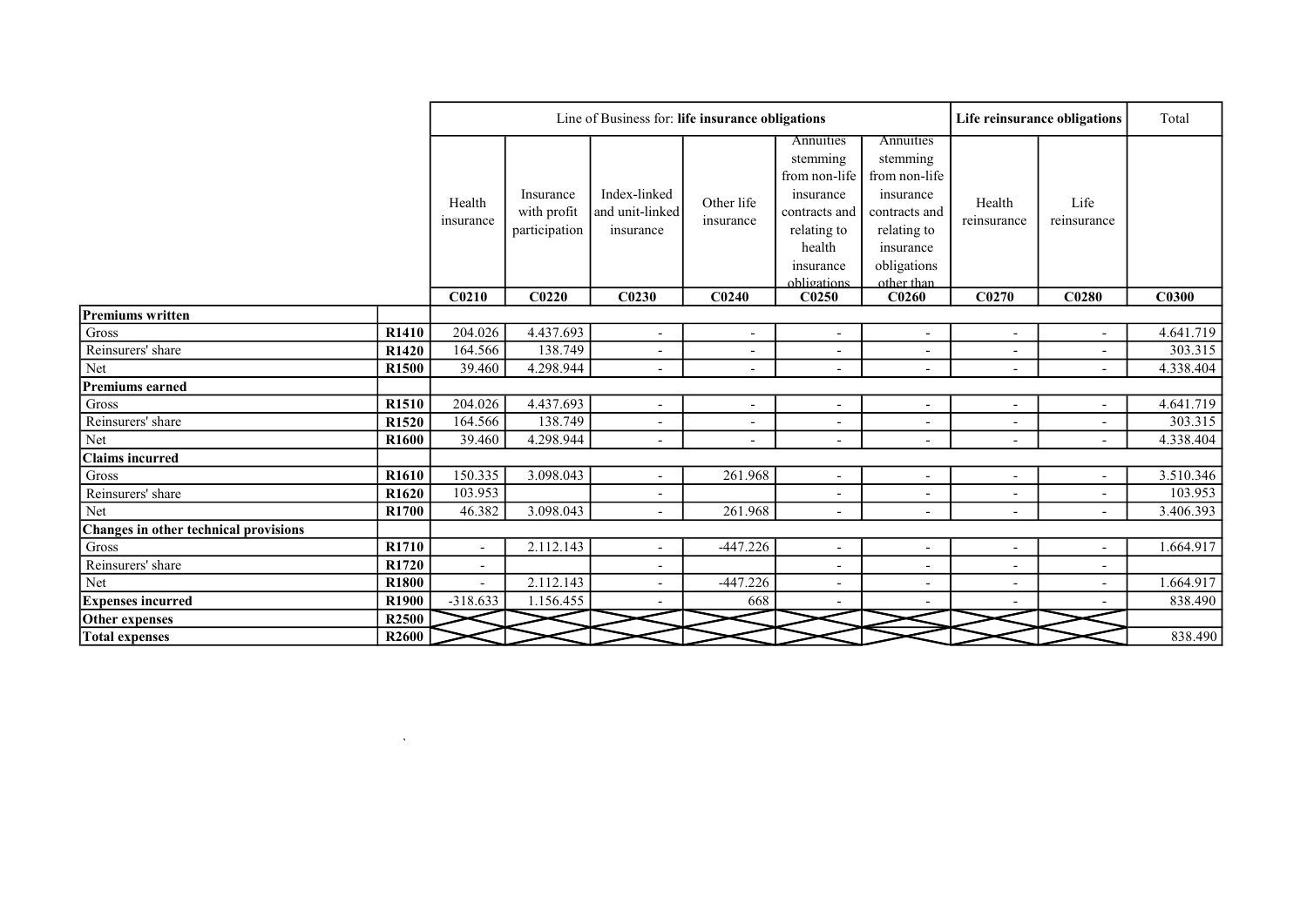# S.05.02.01 Premiums, claims and expenses by country

|                                                |              | Home<br>Country          |              | Top 5 countries (by amount of gross<br>premiums written) - non-life obligations |       |                         |       |                          |  |
|------------------------------------------------|--------------|--------------------------|--------------|---------------------------------------------------------------------------------|-------|-------------------------|-------|--------------------------|--|
|                                                |              | <b>C0010</b>             | C0020        | C0030                                                                           | C0040 | <b>C0050</b>            | C0060 | C0070                    |  |
|                                                | <b>R0010</b> |                          |              |                                                                                 |       |                         |       |                          |  |
|                                                |              | <b>C0080</b>             | <b>C0090</b> |                                                                                 |       | $C0100$ $C0110$ $C0120$ | C0130 | <b>C0140</b>             |  |
| <b>Premiums written</b>                        |              |                          |              |                                                                                 |       |                         |       |                          |  |
| <b>Gross - Direct Business</b>                 | R0110        | 61.896.317               |              |                                                                                 |       |                         |       | 61.896.317               |  |
| Gross - Proportional reinsurance accepted      | <b>R0120</b> |                          |              |                                                                                 |       |                         |       |                          |  |
| Gross - Non-proportional reinsurance accepted  | R0130        |                          |              |                                                                                 |       |                         |       |                          |  |
| Reinsurers' share                              | R0140        | 3.579.962                |              |                                                                                 |       |                         |       | 3.579.962                |  |
| Net                                            | R0200        | 58.316.355               |              |                                                                                 |       |                         |       | 58.316.355               |  |
| <b>Premiums earned</b>                         |              |                          |              |                                                                                 |       |                         |       |                          |  |
| <b>Gross - Direct Business</b>                 | R0210        | 61.808.300               |              |                                                                                 |       |                         |       | 61.808.300               |  |
| Gross - Proportional reinsurance accepted      | R0220        |                          |              |                                                                                 |       |                         |       |                          |  |
| Gross - Non-proportional reinsurance accepted  | R0230        |                          |              |                                                                                 |       |                         |       |                          |  |
| Reinsurers' share                              | R0240        | 3.579.962                |              |                                                                                 |       |                         |       | 3.579.962                |  |
| Net                                            | <b>R0300</b> | 58.228.338               |              |                                                                                 |       |                         |       | 58.228.338               |  |
| <b>Claims incurred</b>                         |              |                          |              |                                                                                 |       |                         |       |                          |  |
| Gross - Direct Business                        | <b>R0310</b> | 33.111.285               |              |                                                                                 |       |                         |       | 33.111.285               |  |
| Gross - Proportional reinsurance accepted      | <b>R0320</b> |                          |              |                                                                                 |       |                         |       |                          |  |
| Gross - Non-proportional reinsurance accepted  | <b>R0330</b> |                          |              |                                                                                 |       |                         |       |                          |  |
| Reinsurers' share                              | <b>R0340</b> | 1.994.192                |              |                                                                                 |       |                         |       | 1.994.192                |  |
| Net                                            | R0400        | 31.117.093               |              |                                                                                 |       |                         |       | 31.117.093               |  |
| Changes in other technical provisions          |              |                          |              |                                                                                 |       |                         |       |                          |  |
| <b>Gross - Direct Business</b>                 | R0410        | $-146.434$               |              |                                                                                 |       |                         |       | $-146.434$               |  |
| Gross - Proportional reinsurance accepted      | R0420        |                          |              |                                                                                 |       |                         |       |                          |  |
| Gross - Non- proportional reinsurance accepted | R0430        | $\overline{\phantom{a}}$ |              |                                                                                 |       |                         |       | $\overline{\phantom{a}}$ |  |
| Reinsurers'share                               | R0440        |                          |              |                                                                                 |       |                         |       |                          |  |
| Net                                            | <b>R0500</b> | $-146.434$               |              |                                                                                 |       |                         |       | $-146.434$               |  |
| <b>Expenses incurred</b>                       | R0550        | 24.615.913               |              |                                                                                 |       |                         |       | 24.615.913               |  |
| <b>Other expenses</b>                          | R1200        |                          |              |                                                                                 |       |                         |       | 51.496                   |  |
| <b>Total expenses</b>                          | <b>R1300</b> |                          |              |                                                                                 |       |                         |       | 24.667.409               |  |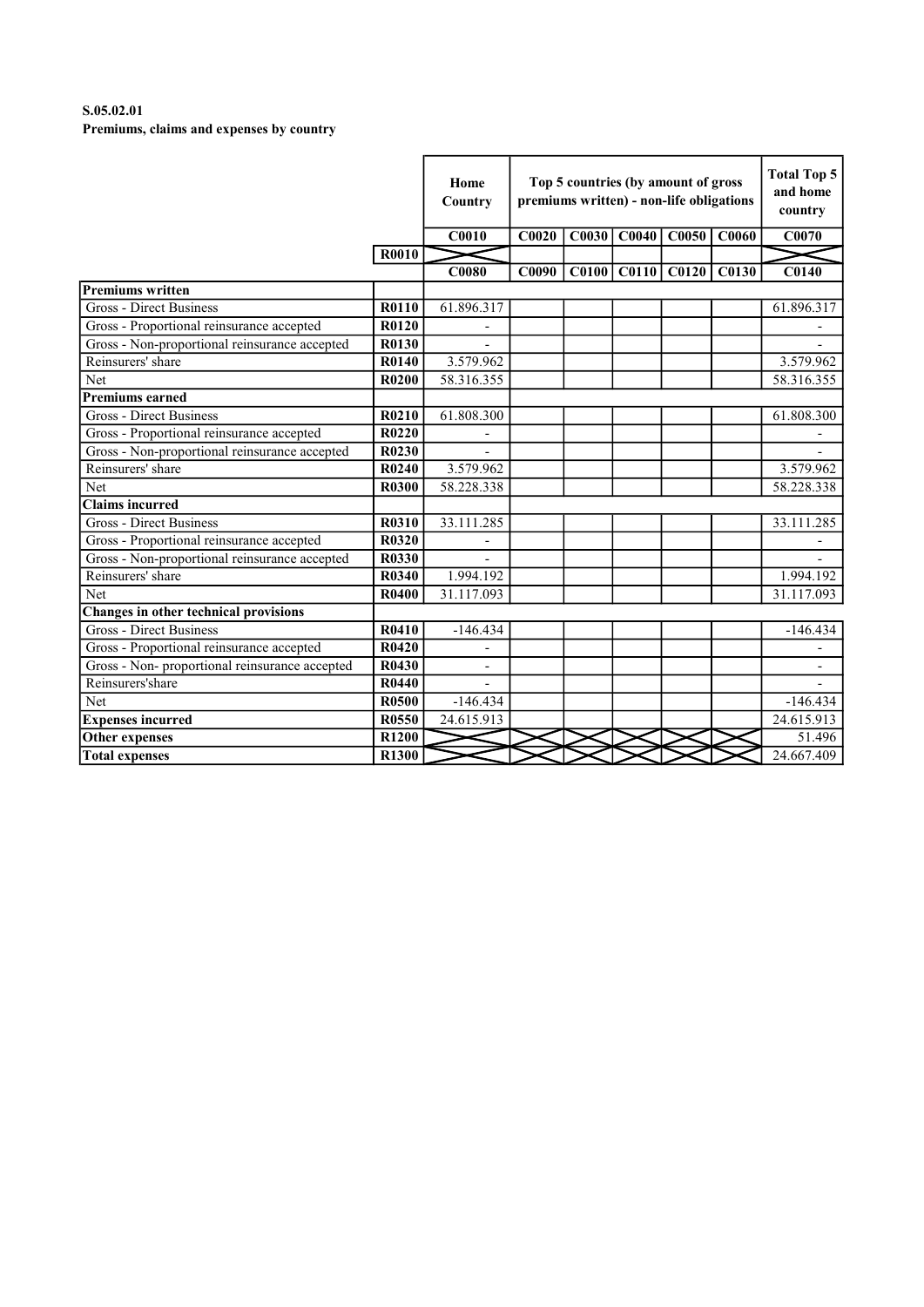|                                       |                   | Home<br>Country   |                   | Top 5 countries (by amount of gross<br>premiums written) - life obligations |                   |                         |       |                   |  |  |
|---------------------------------------|-------------------|-------------------|-------------------|-----------------------------------------------------------------------------|-------------------|-------------------------|-------|-------------------|--|--|
|                                       |                   | C0150             | <b>C0160</b>      |                                                                             |                   | C0170 C0180 C0190 C0200 |       | C <sub>0210</sub> |  |  |
|                                       | <b>R1400</b>      |                   |                   |                                                                             |                   |                         |       |                   |  |  |
|                                       |                   | C <sub>0220</sub> | C <sub>0230</sub> | CO <sub>240</sub>                                                           | CO <sub>250</sub> | CO <sub>260</sub>       | C0270 | C0280             |  |  |
| <b>Premiums written</b>               |                   |                   |                   |                                                                             |                   |                         |       |                   |  |  |
| Gross                                 | R1410             | 4.641.719         |                   |                                                                             |                   |                         |       | 4.641.719         |  |  |
| Reinsurers' share                     | R1420             | 303.315           |                   |                                                                             |                   |                         |       | 303.315           |  |  |
| Net                                   | R1500             | 4.338.404         |                   |                                                                             |                   |                         |       | 4.338.404         |  |  |
| <b>Premiums earned</b>                |                   |                   |                   |                                                                             |                   |                         |       |                   |  |  |
| Gross                                 | R1510             | 4.641.719         |                   |                                                                             |                   |                         |       | 4.641.719         |  |  |
| Reinsurers' share                     | R1520             | 303.315           |                   |                                                                             |                   |                         |       | 303.315           |  |  |
| Net                                   | R <sub>1600</sub> | 4.338.404         |                   |                                                                             |                   |                         |       | 4.338.404         |  |  |
| <b>Claims</b> incurred                |                   |                   |                   |                                                                             |                   |                         |       |                   |  |  |
| Gross                                 | R <sub>1610</sub> | 3.510.346         |                   |                                                                             |                   |                         |       | 3.510.346         |  |  |
| Reinsurers' share                     | R <sub>1620</sub> | 103.953           |                   |                                                                             |                   |                         |       | 103.953           |  |  |
| Net                                   | R <sub>1700</sub> | 3.406.393         |                   |                                                                             |                   |                         |       | 3.406.393         |  |  |
| Changes in other technical provisions |                   |                   |                   |                                                                             |                   |                         |       |                   |  |  |
| <b>Gross</b>                          | R <sub>1710</sub> | 1.664.917         |                   |                                                                             |                   |                         |       | 1.664.917         |  |  |
| Reinsurers' share                     | R1720             |                   |                   |                                                                             |                   |                         |       |                   |  |  |
| Net                                   | R1800             | 1.664.917         |                   |                                                                             |                   |                         |       | 1.664.917         |  |  |
| <b>Expenses incurred</b>              | R1900             | 838.490           |                   |                                                                             |                   |                         |       | 838.490           |  |  |
| Other expenses                        | R <sub>2500</sub> |                   |                   |                                                                             |                   |                         |       |                   |  |  |
| <b>Total expenses</b>                 | R <sub>2600</sub> |                   |                   |                                                                             |                   |                         |       | 838.490           |  |  |

`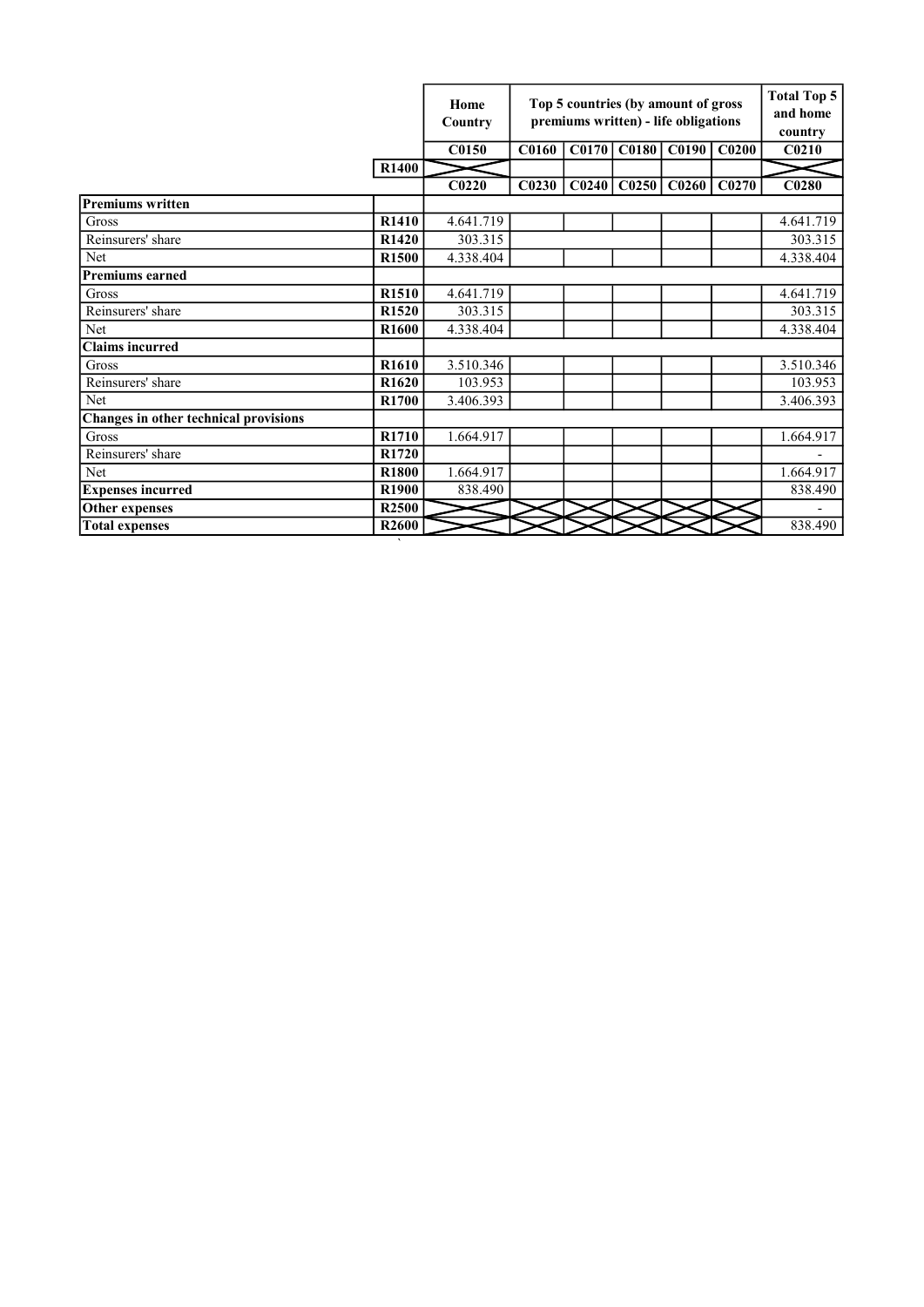# S.12.01.02 Life and Health SLT Technical Provisions

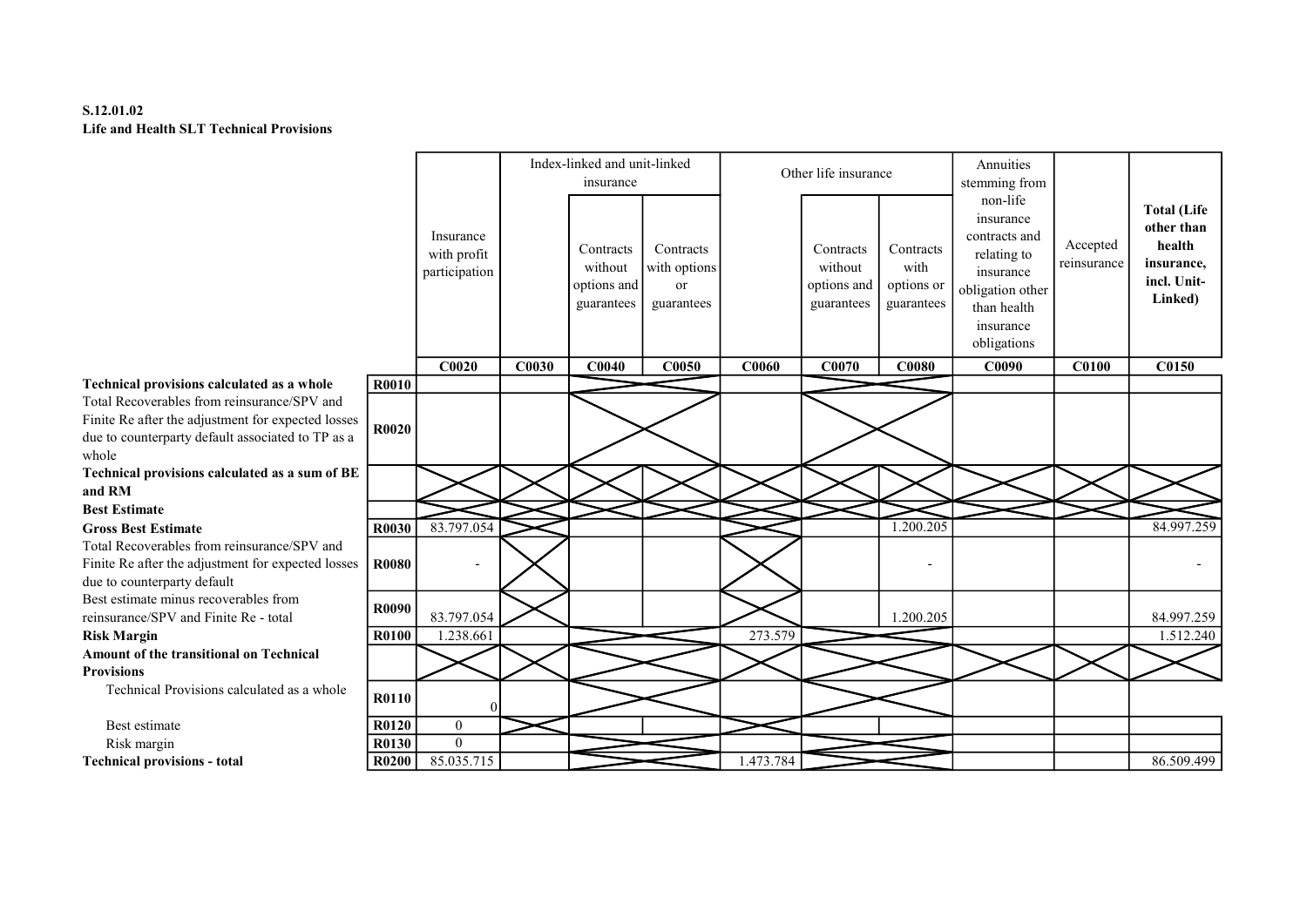|                                                                                                                                                                 |              |              | Health insurance (direct business)                   |                                               | Annuities<br>stemming                                                                                |                                                    |                                                             |
|-----------------------------------------------------------------------------------------------------------------------------------------------------------------|--------------|--------------|------------------------------------------------------|-----------------------------------------------|------------------------------------------------------------------------------------------------------|----------------------------------------------------|-------------------------------------------------------------|
|                                                                                                                                                                 |              |              | Contracts<br>without<br>options<br>and<br>guarantees | Contracts<br>with<br>options or<br>guarantees | from non-<br>life<br>insurance<br>contracts<br>and relating<br>to health<br>insurance<br>obligations | Health<br>reinsurance<br>(reinsurance<br>accepted) | <b>Total</b><br>(Health<br>similar to<br>life<br>insurance) |
|                                                                                                                                                                 |              | <b>C0160</b> | C0170                                                | <b>C0180</b>                                  | C0190                                                                                                | C <sub>0200</sub>                                  | C0210                                                       |
| Technical provisions calculated as a whole                                                                                                                      | R0210        |              |                                                      |                                               |                                                                                                      |                                                    |                                                             |
| Total Recoverables from reinsurance/SPV and<br>Finite Re after the adjustment for expected losses<br>due to counterparty default associated to TP as a<br>whole | R0220        |              |                                                      |                                               |                                                                                                      |                                                    |                                                             |
| Technical provisions calculated as a sum of BE                                                                                                                  |              |              |                                                      |                                               |                                                                                                      |                                                    |                                                             |
| and RM                                                                                                                                                          |              |              |                                                      |                                               |                                                                                                      |                                                    |                                                             |
| <b>Best Estimate</b>                                                                                                                                            |              |              |                                                      |                                               |                                                                                                      |                                                    |                                                             |
| <b>Gross Best Estimate</b>                                                                                                                                      | R0030        |              |                                                      | 811.303                                       |                                                                                                      |                                                    | 811.303                                                     |
| Total Recoverables from reinsurance/SPV and                                                                                                                     |              |              |                                                      |                                               |                                                                                                      |                                                    |                                                             |
| Finite Re after the adjustment for expected losses<br>due to counterparty default                                                                               | <b>R0080</b> |              |                                                      | 396.617                                       |                                                                                                      |                                                    | 396.617                                                     |
| Best estimate minus recoverables from                                                                                                                           |              |              |                                                      |                                               |                                                                                                      |                                                    |                                                             |
| reinsurance/SPV and Finite Re - total                                                                                                                           | R0090        |              |                                                      | 414.686                                       |                                                                                                      |                                                    | 414.686                                                     |
| <b>Risk Margin</b>                                                                                                                                              | <b>R0100</b> | 55.373       |                                                      |                                               |                                                                                                      |                                                    | 55.373                                                      |
| <b>Amount of the transitional on Technical</b>                                                                                                                  |              |              |                                                      |                                               |                                                                                                      |                                                    |                                                             |
| <b>Provisions</b>                                                                                                                                               |              |              |                                                      |                                               |                                                                                                      |                                                    |                                                             |
| Technical Provisions calculated as a whole                                                                                                                      | R0110        |              |                                                      |                                               |                                                                                                      |                                                    |                                                             |
| Best estimate                                                                                                                                                   | R0120        |              |                                                      |                                               |                                                                                                      |                                                    | $\blacksquare$                                              |
| Risk margin                                                                                                                                                     | R0130        |              |                                                      |                                               |                                                                                                      |                                                    |                                                             |
| <b>Technical provisions - total</b>                                                                                                                             | <b>R0200</b> | 866.676      |                                                      |                                               |                                                                                                      |                                                    | 866.676                                                     |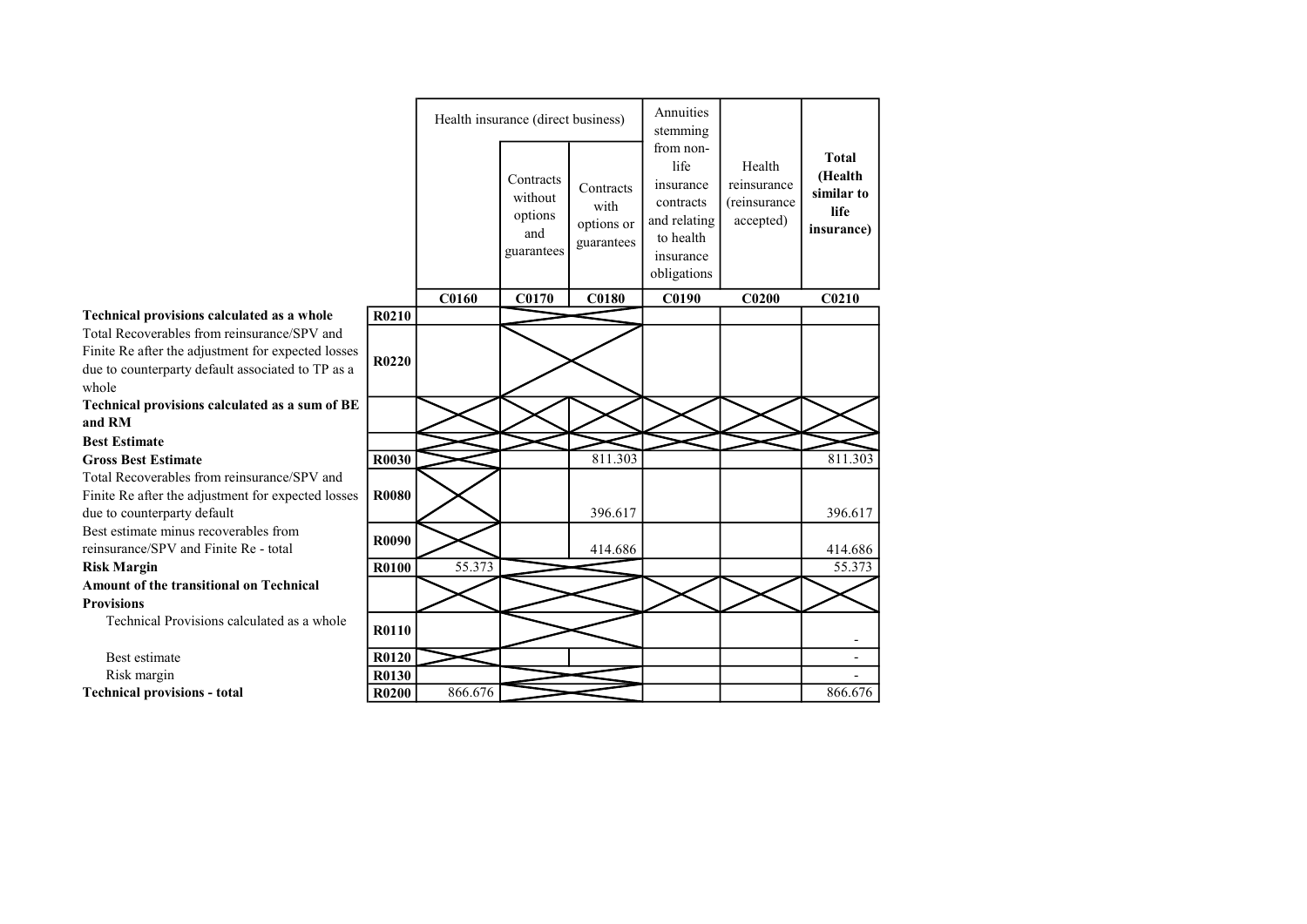# S.17.01.02 Non-life Technical Provisions

|                                                                                                                                                                                                            |                              |                                 |                                   |                                       |                                         |                          | Direct business and accepted proportional reinsurance |                                                      |                                   |                                       |
|------------------------------------------------------------------------------------------------------------------------------------------------------------------------------------------------------------|------------------------------|---------------------------------|-----------------------------------|---------------------------------------|-----------------------------------------|--------------------------|-------------------------------------------------------|------------------------------------------------------|-----------------------------------|---------------------------------------|
|                                                                                                                                                                                                            |                              | Medical<br>expense<br>insurance | Income<br>protection<br>insurance | Workers'<br>compensation<br>insurance | Motor vehicle<br>liability<br>insurance | Other motor<br>insurance | Marine,<br>aviation and<br>transport<br>insurance     | Fire and<br>other damage<br>to property<br>insurance | General<br>liability<br>insurance | Credit and<br>suretyship<br>insurance |
|                                                                                                                                                                                                            |                              | C0020                           | C0030                             | C <sub>0040</sub>                     | C0050                                   | <b>C0060</b>             | C0070                                                 | <b>C0080</b>                                         | C0090                             | <b>C0100</b>                          |
| Technical provisions calculated as a whole<br>Total Recoverables from reinsurance/SPV and Finite Re<br>after the adjustment for expected losses due to counterparty<br>default associated to TP as a whole | <b>R0010</b><br><b>R0050</b> |                                 |                                   |                                       |                                         |                          |                                                       |                                                      |                                   |                                       |
| Technical provisions calculated as a sum of BE and RM                                                                                                                                                      |                              |                                 |                                   |                                       |                                         |                          |                                                       |                                                      |                                   |                                       |
| <b>Best estimate</b>                                                                                                                                                                                       |                              |                                 |                                   |                                       |                                         |                          |                                                       |                                                      |                                   |                                       |
| Premium provisions                                                                                                                                                                                         |                              |                                 |                                   |                                       |                                         |                          |                                                       |                                                      |                                   |                                       |
| Gross                                                                                                                                                                                                      | <b>R0060</b>                 |                                 | 1.677                             |                                       | 2.337.781                               | 2.464.791                |                                                       | 2.501.750                                            | 79.065                            |                                       |
| Total recoverable from reinsurance/SPV and Finite Re after                                                                                                                                                 |                              |                                 |                                   |                                       |                                         |                          |                                                       |                                                      |                                   |                                       |
| the adjustment for expected losses due to counterparty<br>default                                                                                                                                          | <b>R0140</b>                 |                                 |                                   |                                       |                                         |                          |                                                       |                                                      |                                   |                                       |
| Net Best Estimate of Premium Provisions                                                                                                                                                                    | R0150                        |                                 | 1.677                             |                                       | 2.337.781                               | 2.464.791                |                                                       | 2.501.750                                            | 79.065                            |                                       |
| <b>Claims provisions</b>                                                                                                                                                                                   |                              |                                 |                                   |                                       |                                         |                          |                                                       |                                                      |                                   |                                       |
| Gross                                                                                                                                                                                                      | <b>R0160</b>                 |                                 | 110.148                           |                                       | 48.388.158                              | 1.381.857                |                                                       | 6.010.421                                            | 4.769.438                         |                                       |
| Total recoverable from reinsurance/SPV and Finite Re after                                                                                                                                                 |                              |                                 |                                   |                                       |                                         |                          |                                                       |                                                      |                                   |                                       |
| the adjustment for expected losses due to counterparty<br>default                                                                                                                                          | R0240                        |                                 | 1.731                             |                                       | 11.393.328                              | 2.365                    |                                                       | 879.166                                              | 931.035                           |                                       |
| Net Best Estimate of Claims Provisions                                                                                                                                                                     | R <sub>0250</sub>            | $\sim$                          | 108.417                           |                                       | 36.994.830                              | 1.379.492                |                                                       | 5.131.255                                            | 3.838.403                         | $\sim$                                |
| <b>Total Best estimate - gross</b>                                                                                                                                                                         | <b>R0260</b>                 | $\overline{\phantom{0}}$        | 111.825                           |                                       | 50.725.939                              | 3.846.648                |                                                       | 8.512.171                                            | 4.848.503                         | $\overline{\phantom{0}}$              |
| <b>Total Best estimate - net</b>                                                                                                                                                                           | R0270                        |                                 | 110.094                           |                                       | 39.332.611                              | 3.844.283                |                                                       | 7.633.005                                            | 3.917.468                         | $\overline{\phantom{a}}$              |
| <b>Risk margin</b>                                                                                                                                                                                         | <b>R0280</b>                 |                                 | 8.653                             |                                       | 3.925.129                               | 297.650                  |                                                       | 658.664                                              | 375.173                           |                                       |
| <b>Amount of the transitional on Technical Provisions</b>                                                                                                                                                  |                              |                                 |                                   |                                       |                                         |                          |                                                       |                                                      |                                   |                                       |
| Technical Provisions calculated as a whole                                                                                                                                                                 | R0290                        |                                 |                                   |                                       |                                         |                          |                                                       |                                                      |                                   |                                       |
| Best estimate                                                                                                                                                                                              | <b>R0300</b>                 |                                 |                                   |                                       |                                         |                          |                                                       |                                                      |                                   |                                       |
| Risk margin                                                                                                                                                                                                | R0310                        |                                 |                                   |                                       |                                         |                          |                                                       |                                                      |                                   |                                       |
|                                                                                                                                                                                                            |                              |                                 |                                   |                                       |                                         |                          |                                                       |                                                      |                                   |                                       |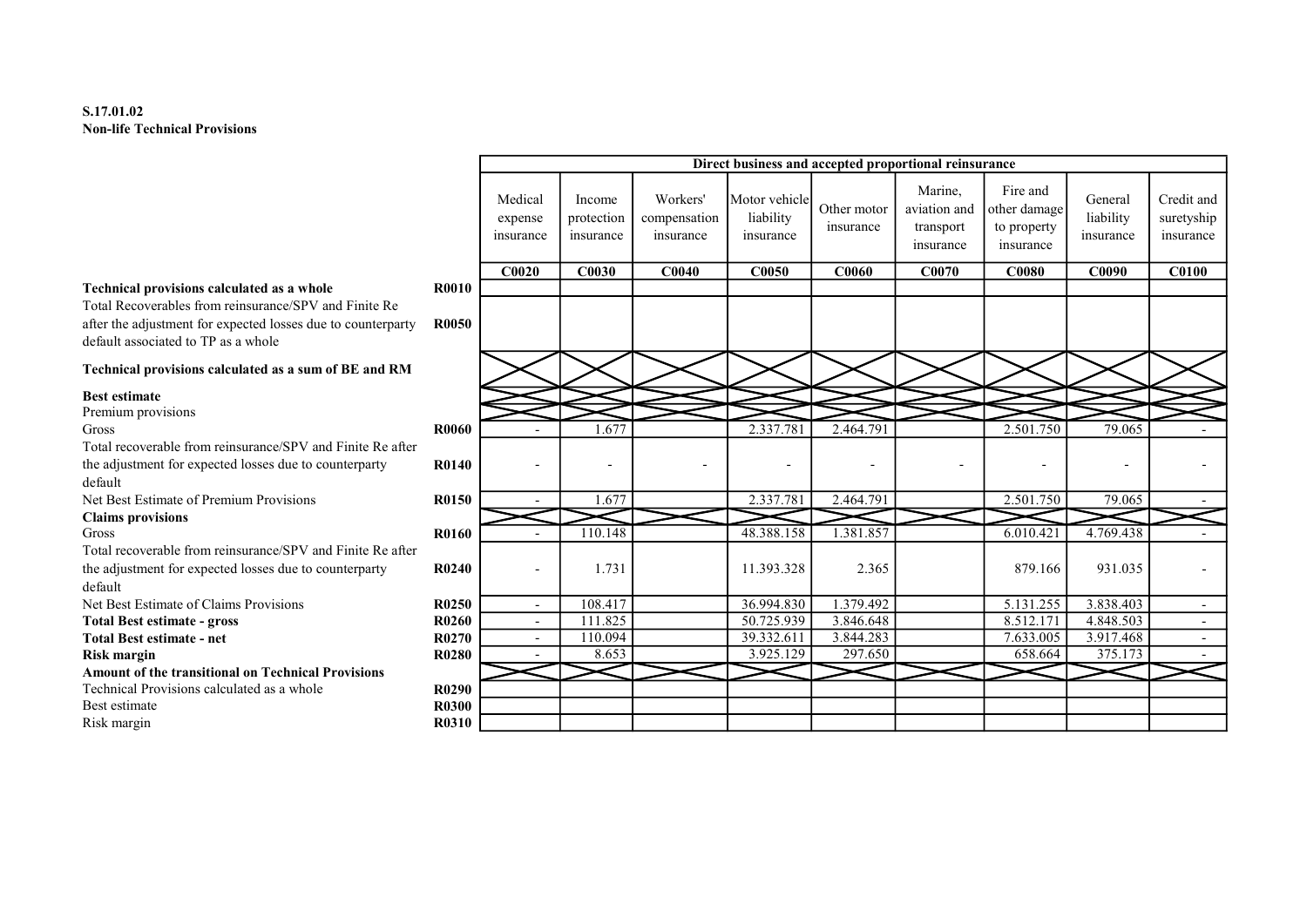|                                                                                                                                            |              |                                 |                                   |                                       |                                         |                          | Direct business and accepted proportional reinsurance |                                                      |                                   |                                       |
|--------------------------------------------------------------------------------------------------------------------------------------------|--------------|---------------------------------|-----------------------------------|---------------------------------------|-----------------------------------------|--------------------------|-------------------------------------------------------|------------------------------------------------------|-----------------------------------|---------------------------------------|
|                                                                                                                                            |              | Medical<br>expense<br>insurance | Income<br>protection<br>insurance | Workers'<br>compensation<br>insurance | Motor vehicle<br>liability<br>insurance | Other motor<br>insurance | Marine,<br>aviation and<br>transport<br>insurance     | Fire and<br>other damage<br>to property<br>insurance | General<br>liability<br>insurance | Credit and<br>suretyship<br>insurance |
|                                                                                                                                            |              | <b>C0020</b>                    | <b>C0030</b>                      | C <sub>0040</sub>                     | <b>C0050</b>                            | <b>C0060</b>             | <b>C0070</b>                                          | <b>C0080</b>                                         | <b>C0090</b>                      | <b>C0100</b>                          |
| <b>Technical provisions - total</b>                                                                                                        |              |                                 |                                   |                                       |                                         |                          |                                                       |                                                      |                                   |                                       |
| Technical provisions - total                                                                                                               | <b>R0320</b> |                                 | 120.478                           |                                       | 54.651.068                              | 4.144.298                |                                                       | 9.170.835                                            | 5.223.676                         |                                       |
| Recoverable from reinsurance contract/SPV and Finite Re<br>after the adjustment for expected losses due to counterparty<br>default - total | <b>R0330</b> |                                 | 1.731                             |                                       | 11.393.328                              | 2.365                    |                                                       | 879.166                                              | 931.035                           |                                       |
| Technical provisions minus recoverables from<br>reinsurance/SPV and Finite Re - total                                                      | <b>R0340</b> |                                 | 118.747                           |                                       | 43.257.740                              | 4.141.933                |                                                       | 8.291.669                                            | 4.292.641                         |                                       |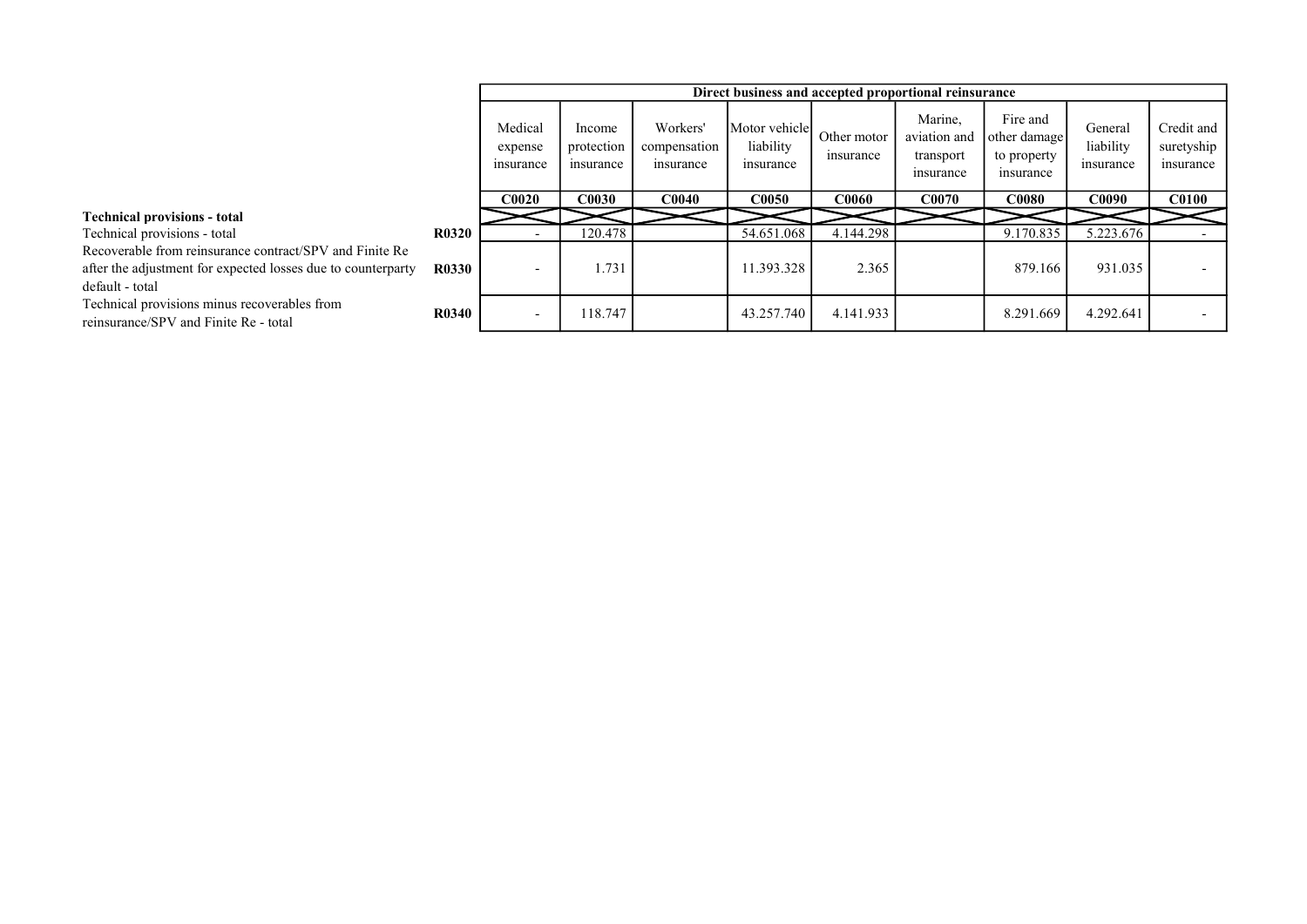# Technical provisions calculated as a whole

#### Technical provisions calculated as a sum of BE and RM

# Best estimate

Risk margin

|                                                                                                                                                                                                            |                       |                                | Direct business and accepted |                                 |                                               |                                                 | Accepted non-proportional reinsurance                                       |                                                 |                                  |
|------------------------------------------------------------------------------------------------------------------------------------------------------------------------------------------------------------|-----------------------|--------------------------------|------------------------------|---------------------------------|-----------------------------------------------|-------------------------------------------------|-----------------------------------------------------------------------------|-------------------------------------------------|----------------------------------|
|                                                                                                                                                                                                            |                       |                                | proportional reinsurance     |                                 |                                               |                                                 |                                                                             |                                                 |                                  |
|                                                                                                                                                                                                            |                       | Legal<br>expenses<br>insurance | Assistance                   | Miscellaneous<br>financial loss | Non-<br>proportional<br>health<br>reinsurance | Non-<br>proportional<br>casualty<br>reinsurance | Non-<br>proportional<br>marine,<br>aviation and<br>transport<br>reinsurance | Non-<br>proportional<br>property<br>reinsurance | Total Non-<br>Life<br>obligation |
|                                                                                                                                                                                                            |                       | <b>C0110</b>                   | C0120                        | C0130                           | <b>C0140</b>                                  | <b>C0150</b>                                    | <b>C0160</b>                                                                | <b>C0170</b>                                    | <b>C0180</b>                     |
| Technical provisions calculated as a whole<br>Total Recoverables from reinsurance/SPV and Finite Re<br>after the adjustment for expected losses due to counterparty<br>default associated to TP as a whole | <b>R0010</b><br>R0050 |                                |                              |                                 |                                               |                                                 |                                                                             |                                                 |                                  |
| Technical provisions calculated as a sum of BE and RM                                                                                                                                                      |                       |                                |                              |                                 |                                               |                                                 |                                                                             |                                                 |                                  |
| <b>Best estimate</b>                                                                                                                                                                                       |                       |                                |                              |                                 |                                               |                                                 |                                                                             |                                                 |                                  |
| Premium provisions                                                                                                                                                                                         |                       |                                |                              |                                 |                                               |                                                 |                                                                             |                                                 |                                  |
| Gross                                                                                                                                                                                                      | <b>R0060</b>          | 275.107                        |                              |                                 |                                               |                                                 |                                                                             |                                                 | 7.660.171                        |
| Total recoverable from reinsurance/SPV and Finite Re after                                                                                                                                                 |                       |                                |                              |                                 |                                               |                                                 |                                                                             |                                                 |                                  |
| the adjustment for expected losses due to counterparty<br>default                                                                                                                                          | R0140                 |                                |                              |                                 |                                               |                                                 |                                                                             |                                                 |                                  |
| Net Best Estimate of Premium Provisions                                                                                                                                                                    | R0150                 | 275.107                        |                              |                                 |                                               |                                                 |                                                                             |                                                 | 7.660.171                        |
| <b>Claims provisions</b>                                                                                                                                                                                   |                       |                                |                              |                                 |                                               |                                                 |                                                                             |                                                 |                                  |
| Gross                                                                                                                                                                                                      | <b>R0160</b>          | 4.524.721                      |                              |                                 |                                               |                                                 |                                                                             |                                                 | 65.184.743                       |
| Total recoverable from reinsurance/SPV and Finite Re after                                                                                                                                                 |                       |                                |                              |                                 |                                               |                                                 |                                                                             |                                                 |                                  |
| the adjustment for expected losses due to counterparty<br>default                                                                                                                                          | R0240                 |                                |                              |                                 |                                               |                                                 |                                                                             |                                                 | 13.207.625                       |
| Net Best Estimate of Claims Provisions                                                                                                                                                                     | R0250                 | 4.524.721                      | $\overline{\phantom{a}}$     | $\overline{\phantom{0}}$        | $\overline{a}$                                | $\overline{\phantom{a}}$                        | $\overline{\phantom{a}}$                                                    | $\overline{\phantom{a}}$                        | 51.977.118                       |
| <b>Total Best estimate - gross</b>                                                                                                                                                                         | R0260                 | 4.799.828                      | $\overline{\phantom{a}}$     | $\overline{\phantom{a}}$        | $\overline{\phantom{a}}$                      | $\overline{\phantom{a}}$                        | $\overline{\phantom{a}}$                                                    | $\overline{\phantom{a}}$                        | 72.844.914                       |
| <b>Total Best estimate - net</b>                                                                                                                                                                           | R0270                 | 4.799.828                      |                              |                                 | $\overline{a}$                                | $\overline{\phantom{a}}$                        |                                                                             |                                                 | 59.637.289                       |
| Risk margin                                                                                                                                                                                                | <b>R0280</b>          | 371.407                        |                              |                                 |                                               |                                                 |                                                                             |                                                 | 5.636.676                        |
| <b>Amount of the transitional on Technical Provisions</b>                                                                                                                                                  |                       |                                |                              |                                 |                                               |                                                 |                                                                             |                                                 |                                  |
| Technical Provisions calculated as a whole                                                                                                                                                                 | R0290                 |                                |                              |                                 |                                               |                                                 |                                                                             |                                                 |                                  |
| <b>Best estimate</b>                                                                                                                                                                                       | <b>R0300</b>          |                                |                              |                                 |                                               |                                                 |                                                                             |                                                 |                                  |
| Risk margin                                                                                                                                                                                                | R0310                 |                                |                              |                                 |                                               |                                                 |                                                                             |                                                 |                                  |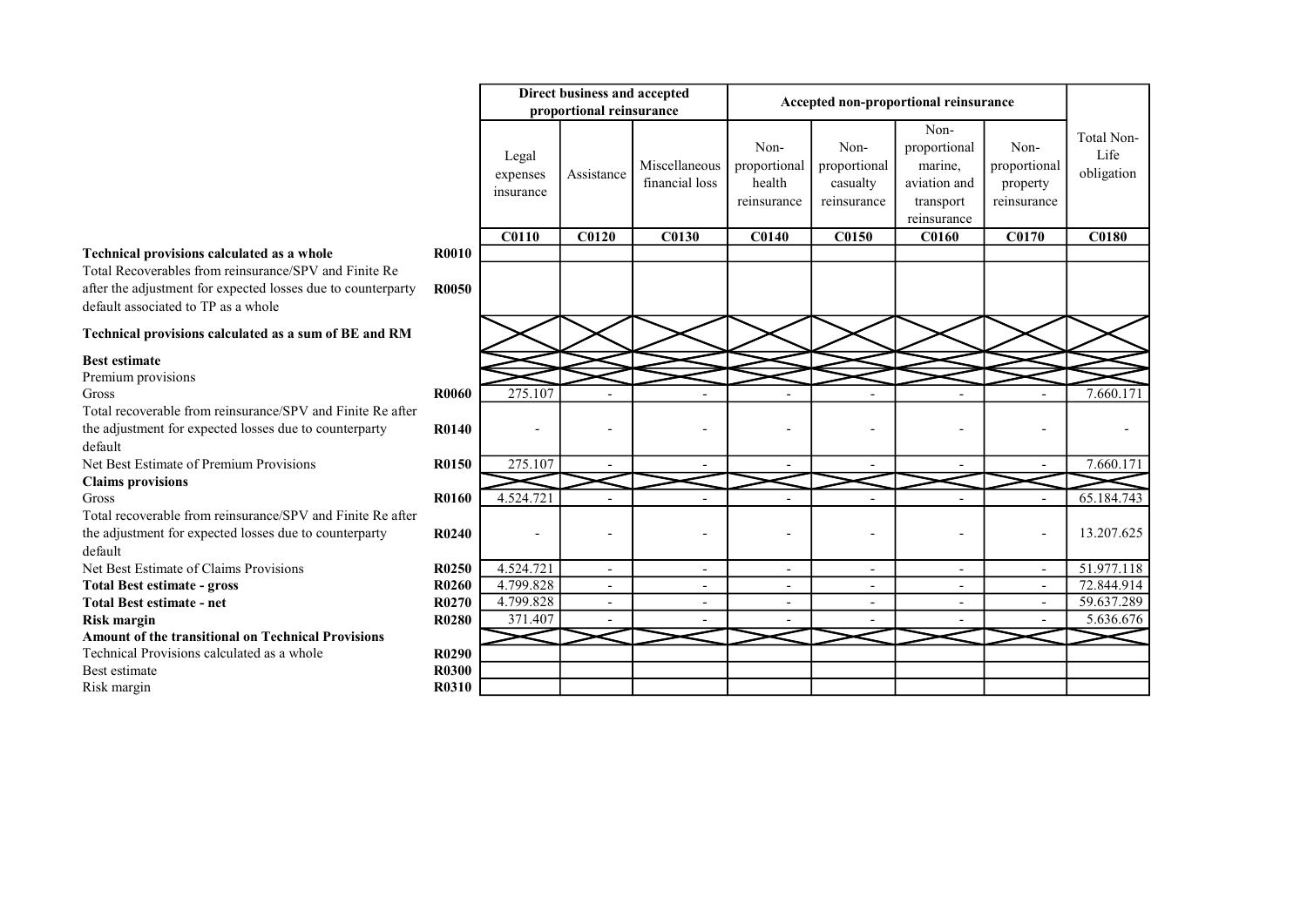|                                                                                                                                            |              |                                | Direct business and accepted<br>proportional reinsurance |                                 |                                               |                                                 | Accepted non-proportional reinsurance                                       |                                                 |                                  |
|--------------------------------------------------------------------------------------------------------------------------------------------|--------------|--------------------------------|----------------------------------------------------------|---------------------------------|-----------------------------------------------|-------------------------------------------------|-----------------------------------------------------------------------------|-------------------------------------------------|----------------------------------|
|                                                                                                                                            |              | Legal<br>expenses<br>insurance | Assistance                                               | Miscellaneous<br>financial loss | Non-<br>proportional<br>health<br>reinsurance | Non-<br>proportional<br>casualty<br>reinsurance | Non-<br>proportional<br>marine,<br>aviation and<br>transport<br>reinsurance | Non-<br>proportional<br>property<br>reinsurance | Total Non-<br>Life<br>obligation |
|                                                                                                                                            |              | <b>C0110</b>                   | <b>C0120</b>                                             | <b>C0130</b>                    | <b>C0140</b>                                  | <b>C0150</b>                                    | <b>C0160</b>                                                                | <b>C0170</b>                                    | <b>C0180</b>                     |
| <b>Technical provisions - total</b>                                                                                                        |              |                                |                                                          |                                 |                                               |                                                 |                                                                             |                                                 |                                  |
| Technical provisions - total                                                                                                               | <b>R0320</b> | 5.171.235                      |                                                          |                                 |                                               |                                                 |                                                                             |                                                 | 78.481.590                       |
| Recoverable from reinsurance contract/SPV and Finite Re<br>after the adjustment for expected losses due to counterparty<br>default - total | <b>R0330</b> |                                |                                                          |                                 |                                               |                                                 |                                                                             | $\overline{\phantom{0}}$                        | 13.207.625                       |
| Technical provisions minus recoverables from<br>reinsurance/SPV and Finite Re - total                                                      | <b>R0340</b> | 5.171.235                      | $\overline{\phantom{a}}$                                 |                                 |                                               |                                                 |                                                                             | $\overline{\phantom{a}}$                        | 65.273.965                       |

#### Technical provisions - total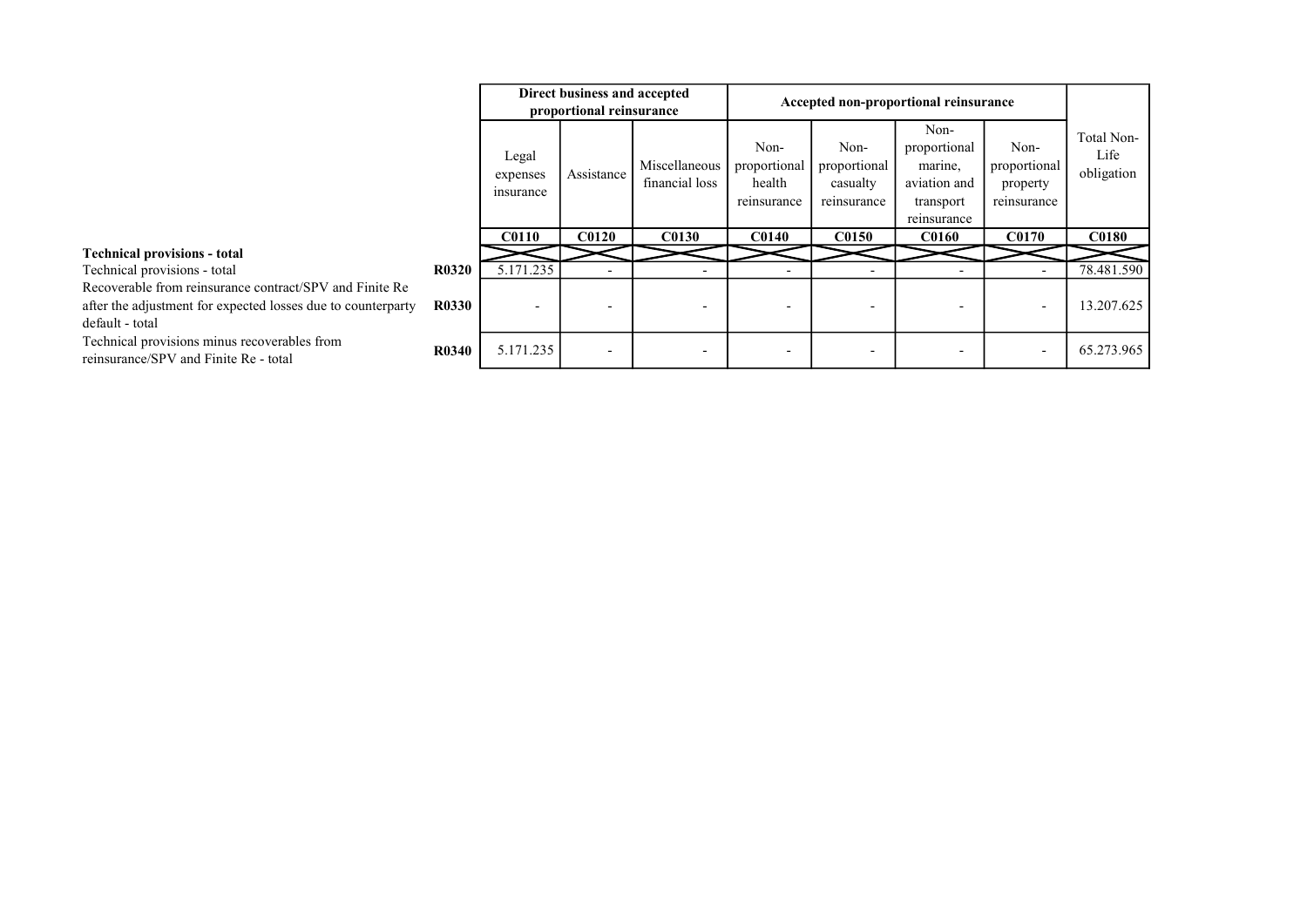#### S.19.01.21 Non-life Insurance Claims Information

#### Total Non-Life Business

| Accident vear /<br>Underwriting year | 70010 |  |
|--------------------------------------|-------|--|
|                                      |       |  |

#### Gross Claims Paid (non-cumulative)

(absolute amount)

|       |              |               |              |              |                   |              | Development year |            |              |            |              |              |              | In Current year | Sum of years   |
|-------|--------------|---------------|--------------|--------------|-------------------|--------------|------------------|------------|--------------|------------|--------------|--------------|--------------|-----------------|----------------|
|       | Year         |               |              |              |                   |              |                  |            |              |            |              | $10 & +$     |              |                 | (cumulative)   |
|       |              | <b>C0010</b>  | <b>C0020</b> | C0030        | CO <sub>040</sub> | <b>C0050</b> | <b>C0060</b>     | C0070      | <b>C0080</b> | C0090      | <b>C0100</b> | <b>C0110</b> |              | C0170           | <b>C0180</b>   |
| Prior | <b>R0100</b> |               |              |              |                   |              |                  |            |              |            |              | 972.480,14   | <b>R0100</b> | 972.480,14      | 972.480,14     |
| $N-9$ | R0160        | 9.395.331,10  | 4.897.136.31 | 625.070,77   | 398.703,84        | 337.582,87   | 193.784,76       | 381.791,73 | 239.135,44   | 255.695,24 | 116.056,81   |              | <b>R0160</b> | 116.056,81      | 16.840.288,87  |
| $N-8$ | R0170        | 10.030.367,56 | 4.148.004.33 | 720.042,55   | 357.113,19        | 345.370,24   | 282.289.09       | 272.330,70 | 604.295.44   | 507.676,92 |              |              | R0170        | 507.676,92      | 17.267.490.02  |
| $N-7$ | <b>R0180</b> | 11.484.548.09 | 4.341.608.13 | 593.942,21   | 277.319,59        | 420.367,73   | 234.833,92       | 172.296,74 | 27.924,98    |            |              |              | <b>R0180</b> | 27.924,98       | 17.552.841,39  |
| $N-6$ | R0190        | 11.358.894,13 | 4.926.913,33 | 707.817,23   | 529.621,28        | 453.143,97   | 387.924,05       | 661.075,96 |              |            |              |              | R0190        | 661.075,96      | 19.025.389,95  |
| $N-5$ | <b>R0200</b> | 12.437.647.29 | 5.395.516,36 | 832.821,53   | 755.546,40        | 711.040,50   | 174.757,41       |            |              |            |              |              | <b>R0200</b> | 174.757,41      | 20.307.329,49  |
| $N-4$ | <b>R0210</b> | 13.381.685,10 | 5.286.937.93 | 762.550.28   | 484.378.38        | 281.680.40   |                  |            |              |            |              |              | <b>R0210</b> | 281.680.40      | 20.197.232,09  |
| $N-3$ | R0220        | 13.505.060,66 | 6.171.068,54 | 1.437.713,57 | 1.369.950.07      |              |                  |            |              |            |              |              | R0220        | .369.950,07     | 22.483.792,84  |
| $N-2$ | R0230        | 19.469.311,87 | 8.020.441.09 | 1.158.687.51 |                   |              |                  |            |              |            |              |              | R0230        | 1.158.687.51    | 28.648.440.47  |
| $N-1$ | <b>R0240</b> | 18.484.142,91 | 6.639.928,55 |              |                   |              |                  |            |              |            |              |              | <b>R0240</b> | 6.639.928.55    | 25.124.071,46  |
|       | R0250        | 15.396.066,07 |              |              |                   |              |                  |            |              |            |              |              | R0250        | 15.396.066.07   | 15.396.066.07  |
|       |              |               |              |              |                   |              |                  |            |              |            |              | Total        | <b>R0260</b> | 27.306.284,82   | 203.815.422,79 |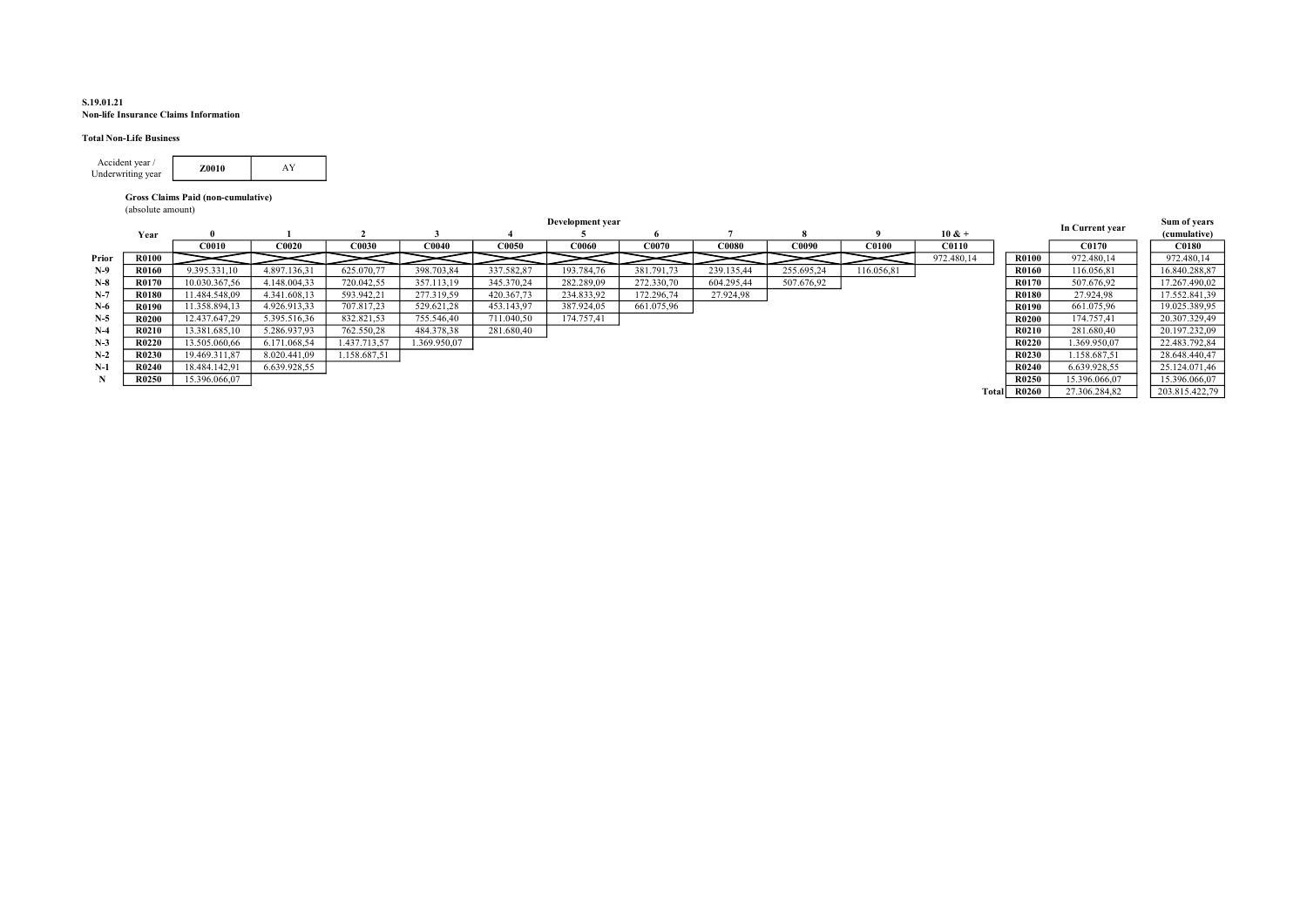#### Gross undiscounted Best Estimate Claims Provisions

(absolute amount)

|       |              |               |              |              |              |              | Development year |              |              |              |            |               |              | <b>Year end</b>   |
|-------|--------------|---------------|--------------|--------------|--------------|--------------|------------------|--------------|--------------|--------------|------------|---------------|--------------|-------------------|
|       | Year         |               |              |              |              |              |                  |              |              |              |            | $10 & +$      |              | (discounted data) |
|       |              | <b>C0200</b>  | <b>C0210</b> | <b>C0220</b> | <b>C0230</b> | <b>C0240</b> | C0250            | C0260        | C0270        | <b>C0280</b> | C0290      | <b>C0300</b>  |              | <b>C0360</b>      |
| Prior | <b>R0100</b> |               |              |              |              |              |                  |              |              |              |            | 15.134.377.06 | <b>R0100</b> | 15.400.930.87     |
| $N-9$ | <b>R0160</b> | 4.879.668.90  | 1.057.532,59 | 602.689,82   | 576.439.21   | 372.764.00   | 440.477.31       | 894.026.86   | 713.136,60   | 577.899,26   | 556.254.66 |               | R0160        | 565.790,25        |
| $N-8$ | <b>R0170</b> | 5.179.632,44  | 1.158.202,11 | 908.715,22   | 647.495,21   | 754.784,05   | 1.837.785,58     | 1.764.036,15 | 1.706.436,51 | 1.214.119,75 |            |               | R0170        | 1.234.207,47      |
| $N-7$ | <b>R0180</b> | 4.606.451.91  | 871.388,66   | 194.664.67   | 69.726,79    | 1.255.616.55 | 1.232.553,58     | 1.542.129,70 | 1.361.994.42 |              |            |               | <b>R0180</b> | 1.384.588,67      |
| $N-6$ | <b>R0190</b> | 7.381.027.51  | 1.321.208.05 | 925.281,23   | 2.364.629.88 | 1.990.282.03 | 1.971.242.43     | 1.576.514.28 |              |              |            |               | R0190        | 1.599.735,29      |
| $N-5$ | <b>R0200</b> | 7.738.190.69  | 1.942.267.12 | 3.954.500.79 | 3.560.424.83 | 2.898.003.93 | 2.479.257,29     |              |              |              |            |               | <b>R0200</b> | 2.521.930,61      |
| $N-4$ | <b>R0210</b> | 9.871.301.30  | 4.029.253.05 | 3.357.871.44 | 4.878.095.15 | 3.915.319.13 |                  |              |              |              |            |               | R0210        | 3.982.048,88      |
| $N-3$ | R0220        | 15.845.513,88 | 8.281.328,74 | 7.319.734,67 | 4.966.893,05 |              |                  |              |              |              |            |               | R0220        | 5.047.677,20      |
| $N-2$ | R0230        | 14.719.763,64 | 6.272.649.94 | 5.322.068,49 |              |              |                  |              |              |              |            |               | R0230        | 5.410.806,37      |
| $N-1$ | R0240        | 15.274.873,48 | 8.675.782.86 |              |              |              |                  |              |              |              |            |               | R0240        | 8.818.846,90      |
| N     | R0250        | 13.889.706,38 |              |              |              |              |                  |              |              |              |            |               | R0250        | 14.098.885,54     |
|       |              |               |              |              |              |              |                  |              |              |              |            | Totall        | <b>R0260</b> | 60.065.448.05     |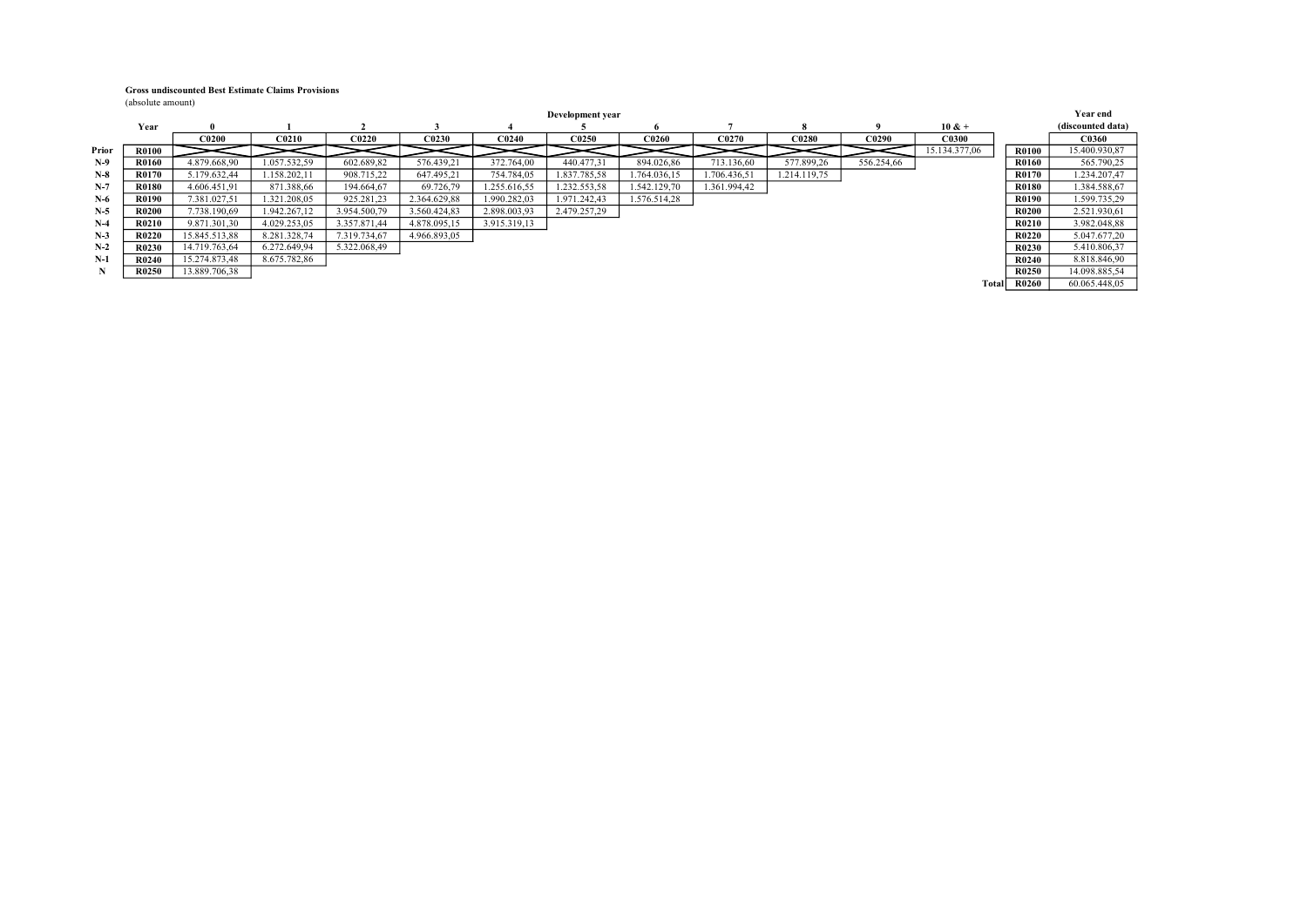# S.22.01.21 Impact of long term guarantees and transitional measures

|                                                            |              | <b>Amount with Long Term</b><br>Guarantee measures and<br>transitionals | <b>Impact of transitional on</b><br>technical provisions | <b>Impact of</b><br>transitional on<br>interest rate | <b>Impact of volatility</b><br>adjustment set to zero | <b>Impact of matching</b><br>adjustment set to zero |
|------------------------------------------------------------|--------------|-------------------------------------------------------------------------|----------------------------------------------------------|------------------------------------------------------|-------------------------------------------------------|-----------------------------------------------------|
|                                                            |              | C <sub>0010</sub>                                                       | <b>C0030</b>                                             | <b>C0050</b>                                         | <b>C0070</b>                                          | C0090                                               |
| Technical provisions                                       | <b>R0010</b> | 165.857.764                                                             |                                                          |                                                      | 950.582                                               |                                                     |
| Basic own funds                                            | <b>R0020</b> | 49.319.093                                                              | 0                                                        |                                                      | $-675.025$                                            |                                                     |
| Eligible own funds to meet Solvency<br>Capital Requirement | <b>R0050</b> | 49.319.093                                                              | $\mathbf{0}$                                             |                                                      | $-675.025$                                            |                                                     |
| Solvency Capital Requirement                               | <b>R0090</b> | 27.950.584                                                              | $\mathbf{0}$                                             |                                                      | 57.746                                                |                                                     |
| Eligible own funds to meet Minimum<br>Capital Requirement  | <b>R0100</b> | 39.002.640                                                              | $\mathbf{0}$                                             |                                                      | $-882.172$                                            |                                                     |
| Minimum Capital Requirement                                | <b>R0110</b> | 12.577.763                                                              | $\mathbf{0}$                                             |                                                      | 25.986                                                |                                                     |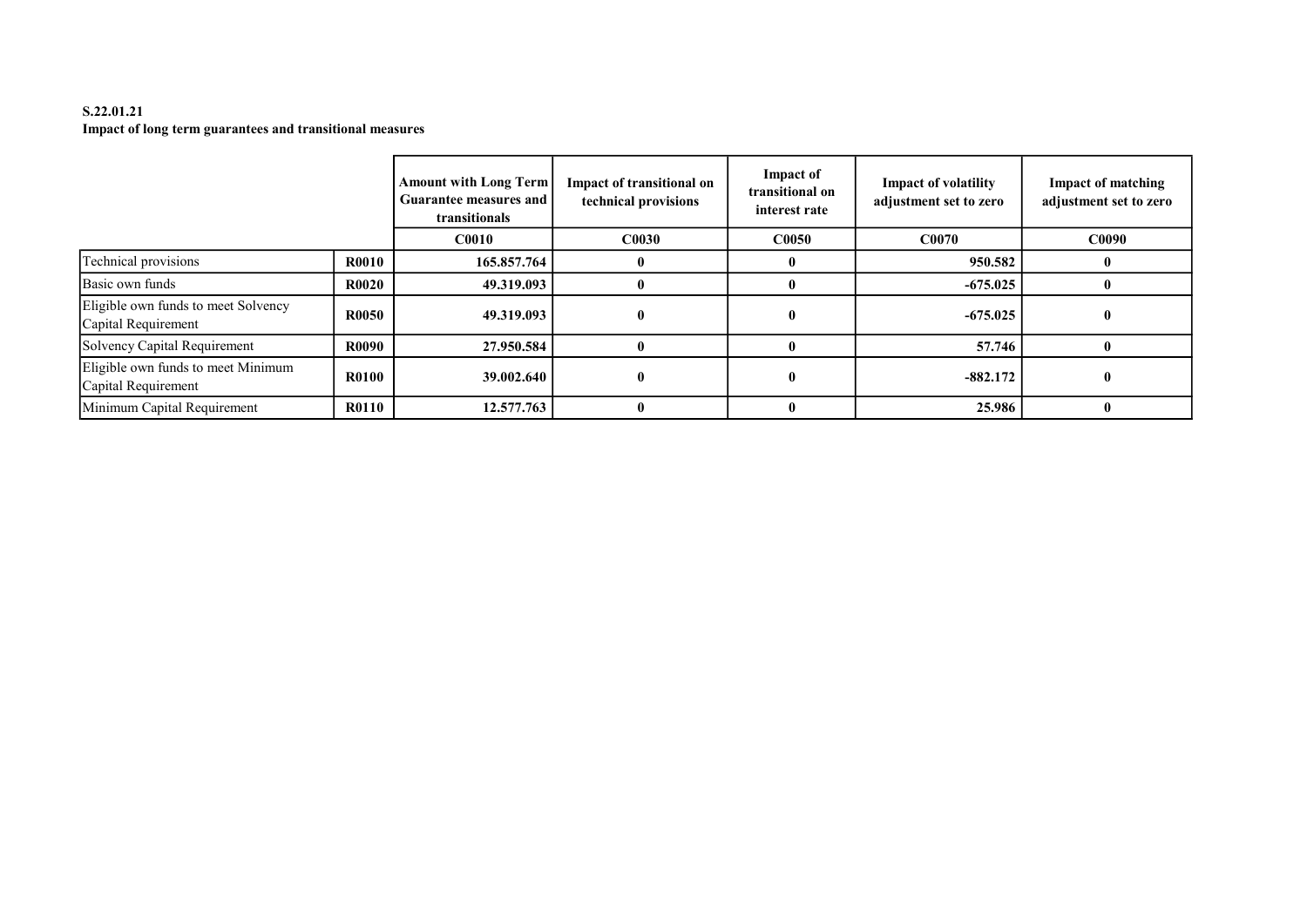## Basic own funds before deduction for participations in other financial sector as foreseen in article 68 of Delegated Regulation (EU) 2015/35

Ordinary share capital (gross of own shares) R0010 12.500.000 12.500.000 12.500.000 12.500.000 12.500.000 12.500.000 12.500.000 12.500.000 12.500.000 12.500.000 12.500.000 12.500.000 12.500.000 12.500.000 12.500.000 12.500

Share premium account related to ordinary share capital **R0030 R0030** 

Iinitial funds, members' contributions or the equivalent basic own - fund item for mutual and mutual-type undertakings R0040

Subordinated mutual member accounts R0050 Surplus funds **R0070** Preference shares **R0090** Share premium account related to preference shares R0110 Reconciliation reserve Reconciliation reserve R0130 23.987.087 23.987.087 23.987.087 23.987.087 23.987.087 23.987 Subordinated liabilities R0140 10.000.000 10.000.000 An amount equal to the value of net deferred tax assets **R0160** 2.832.006 2.832.006 2.832.006 2.832.006 2.832.006 2.832.006 2.832.006 2.832.006 2.832.006 2.832.006 2.832.006 2.832.006 2.832.006 2.832.006 2.832.006 2.832.00 Other own fund items approved by the supervisory authority as basic own funds not specified above R0180 Own funds from the financial statements that should not be represented by the reconciliation reserve and do not meet the criteria to be classified as Solvency II own funds Own funds from the financial statements that should not be represented by the reconciliation reserve and do not meet the Own funds from the financial statements that should not be represented by the reconciliation reserve and do not meet the<br>criteria to be classified as Solvency II own funds Deductions Deductions for participations in financial and credit institutions R0230

#### Ancillary own funds

Unpaid and uncalled ordinary share capital callable on demand  $R0300$ 

Unpaid and uncalled initial funds, members' contributions or the equivalent basic own fund item for mutual and mutual type undertakings, callable on demand<br>type undertakings, callable on demand

Unpaid and uncalled preference shares callable on demand **R0320** R0320

A legally binding commitment to subscribe and pay for subordinated liabilities on demand R0330

Letters of credit and guarantees under Article 96(2) of the Directive 2009/138/EC R0340

Letters of credit and guarantees other than under Article 96(2) of the Directive 2009/138/EC R0350

Supplementary members calls under first subparagraph of Article 96(3) of the Directive 2009/138/EC R0360

Supplementary members calls - other than under first subparagraph of Article 96(3) of the Directive 2009/138/EC R0370 Other ancillary own funds **R0390** Compared to the control of the control of the control of the control of the control of the control of the control of the control of the control of the control of the control of the control

Total ancillary own funds R0400

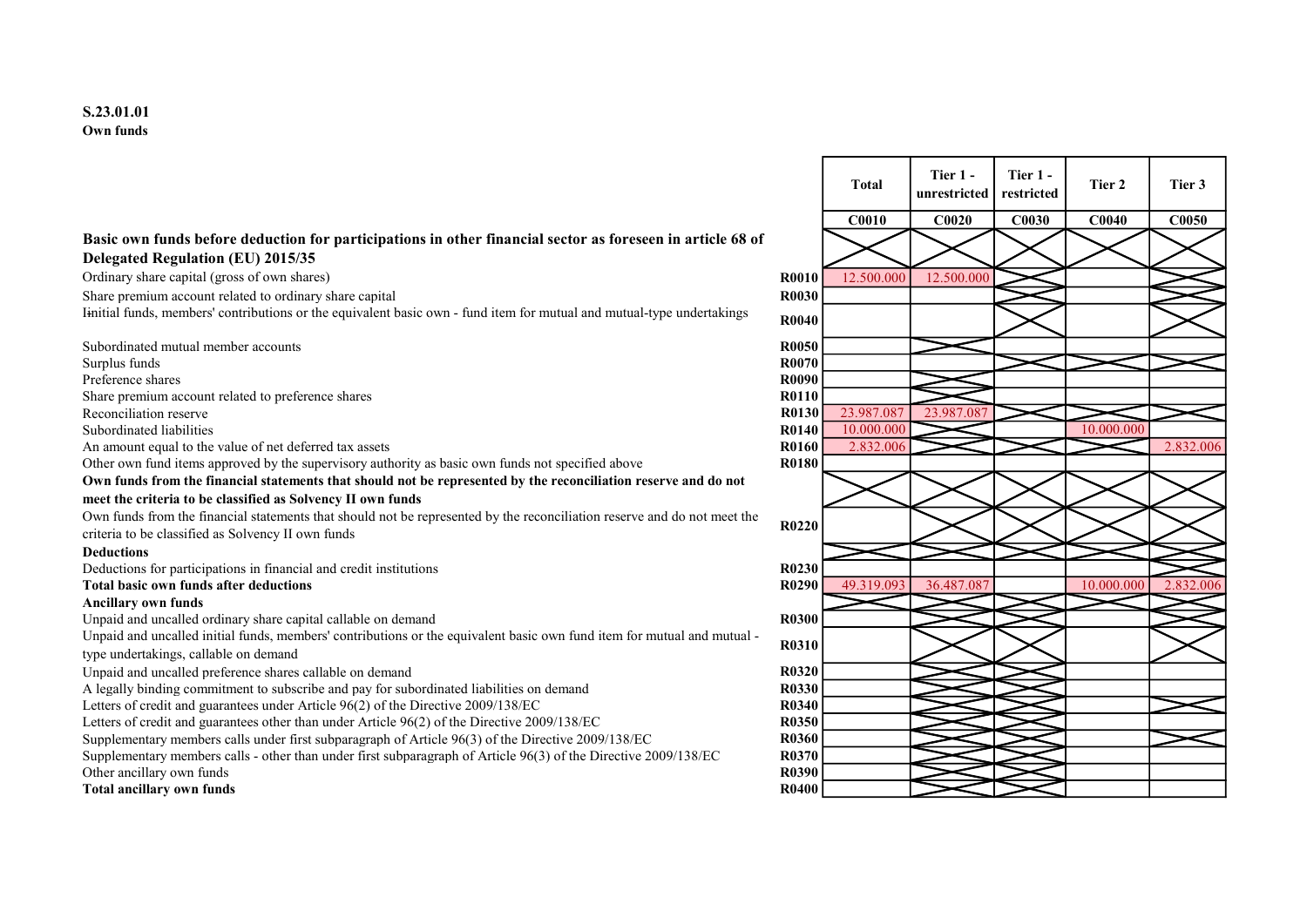#### Available and eligible own funds

Total available own funds to meet the SCR Total available own funds to meet the MCR Total eligible own funds to meet the SCR Total eligible own funds to meet the MCR SCR R0580 27.950.584 **MCR** R0600 12.577.763 Ratio of Eligible own funds to SCR Ratio of Eligible own funds to MCR

Reconciliation reserve

Own shares (held directly and indirectly) R0710

Foreseeable dividends, distributions and charges R0720

Adjustment for restricted own fund items in respect of matching adjustment portfolios and ring fenced funds R0740

#### Expected profits

Expected profits included in future premiums (EPIFP) - Life business R0770 286.615

Expected profits included in future premiums (EPIFP) - Non- life business R0780 R0780 R0780

Total Expected profits included in future premiums (EPIFP) R0790 R0790 R0790 R0790 R0790 R0790 R0790 R0790 R0790 R0790 R0790 R0790 R0790 R0790 R0790 R0790 R0790 R0790 R0790 R0790 R0790 R0790 R0790 R0790 R0790 R0790 R0790 R

| 49.319.093 | 36.487.087 | 10.000.000 | 2.832.006 |
|------------|------------|------------|-----------|
| 46.487.087 | 36.487.087 | 10.000.000 |           |
| 49.319.093 | 36.487.087 | 10.000.000 | 2.832.006 |
| 39.002.640 | 36.487.087 | 2.515.553  |           |
| 27.950.584 |            |            |           |
| 12.577.763 |            |            |           |
| 1,76       |            |            |           |
| 3,10       |            |            |           |
|            |            |            |           |

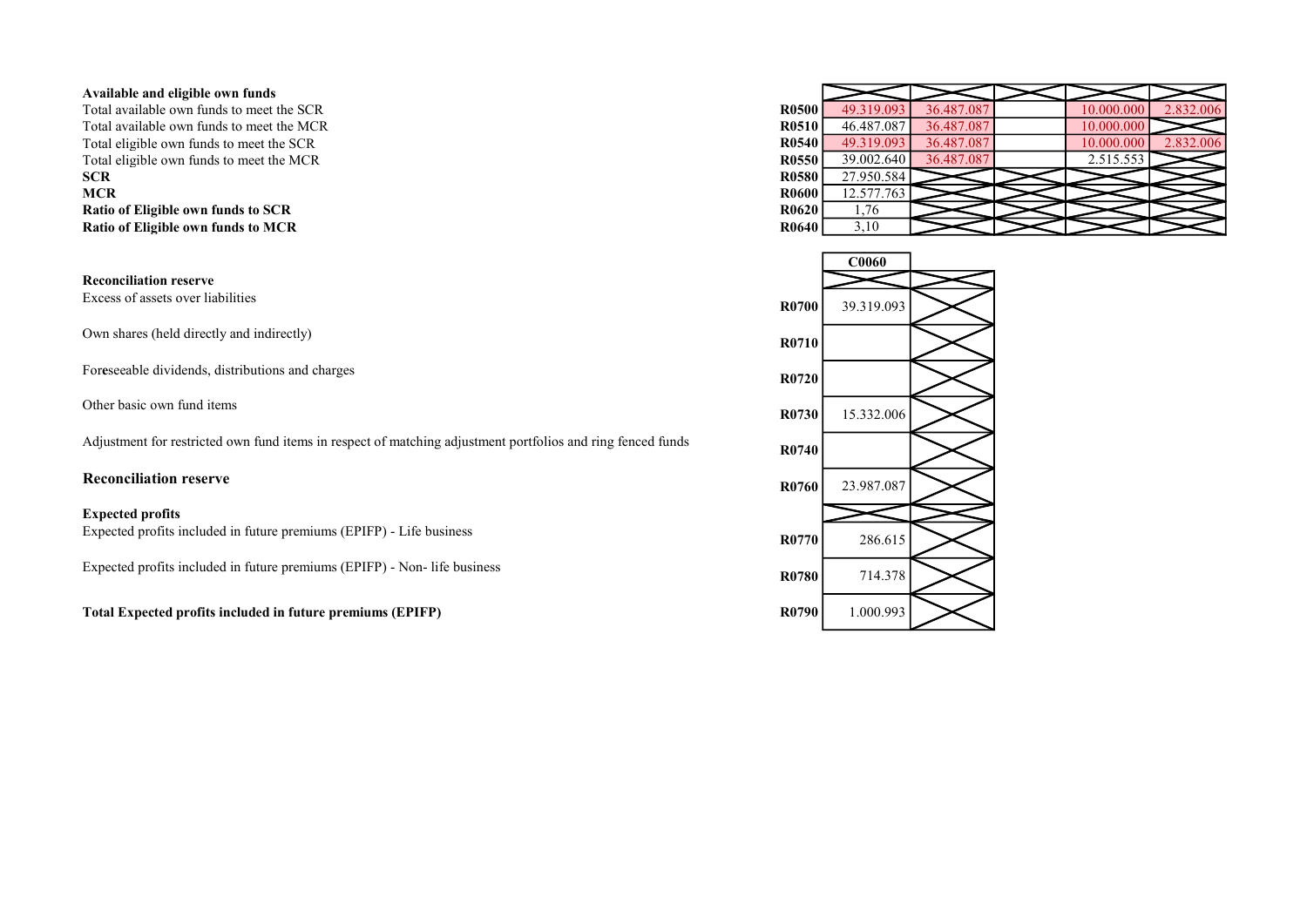# S.25.01.21 Solvency Capital Requirement - for undertakings on Standard Formula

- Counterparty default risk R0.5549, 2.406.549, 2.406.549, 2.406.549, 2.406.549, 2.406.549, 2.540.549, 2.549, 2.549, 2.549, 2.549, 2.549, 2.549, 2.549, 2.549, 2.549, 2.549, 2.549, 2.549, 2.549, 2.549, 2.549, 2.549, 2.549, 2. Life underwriting risk R0030 R030 1.770.273,366 R0030 1.770.273,366 R0030 1.770.273,366 R0030 1.770.273,366 R0
- Health underwriting risk R
- Non-life underwriting risk  $\mathbf{R}$
- 
- Intangible asset risk R0070 R0070 R0070 R0070 R0070 R0070 R0070 R0070 R0070 R0070 R0070 R0070 R0070 R0070 R0070 R0070 R0070 R0070 R0070 R0070 R0070 R0070 R0070 R0070 R0070 -

# Basic Solvency Capital Requirement **R0100 26.378.79.778.79.777,2010 26.378.777** R0

# Calculation of Solvency Capital Requirement<br>Operational risk

Operational risk 2.571.485,92 Loss-absorbing capacity of technical provisions Loss-absorbing capacity of deferred taxes Capital requirement for business operated in accordance with Art. 4 of Directive 2003/41/EC Solvency capital requirement excluding capital add-on Capital add-on already set Solvency capital requirement R0220 27.950.584,3220 27.950.584,3220 27.950.584,3220 27.950.584,3220 27.950.584,3220 27.950.584,3220 27.950.584,3220 27.950.584,3220 27.950.584,3220 27.950.584,3220 27.950.584,3220 27.950.584, Other information on SCR Capital requirement for duration-based equity risk sub-module

Total amount of Notional Solvency Capital Requirement for remaining part Total amount of Notional Solvency Capital Requirements for ring fenced funds R04200 PM and R04200 PM and R04200 PM and R04200 PM and R04200 PM and R04200 PM and R04200 PM and R04200 PM and R04200 PM and R04200 PM and R0420 Total amount of Notional Solvency Capital Requirement for matching adjustment portfolios Diversification effects due to RFF nSCR aggregation for article 304

|                                           |              | Gross solvency capital<br>requirement | <b>USP</b>   | <b>Simplifications</b> |
|-------------------------------------------|--------------|---------------------------------------|--------------|------------------------|
|                                           |              | <b>C0110</b>                          | <b>C0090</b> | <b>C0100</b>           |
| Market risk                               | <b>R0010</b> | 7.534.525,38                          |              |                        |
| Counterparty default risk                 | <b>R0020</b> | 2.406.549,08                          |              |                        |
| Life underwriting risk                    | <b>R0030</b> | 1.770.273,36                          |              |                        |
| Health underwriting risk                  | <b>R0040</b> | 331.314,82                            |              |                        |
| Non-life underwriting risk                | <b>R0050</b> | 21.808.059,61                         |              |                        |
| Diversification                           | <b>R0060</b> | $-7.471.944.96$                       |              |                        |
| Intangible asset risk                     | <b>R0070</b> |                                       |              |                        |
| <b>Basic Solvency Capital Requirement</b> | <b>R0100</b> | 26.378.777,29                         |              |                        |

|              | <b>C0100</b>  |
|--------------|---------------|
| <b>R0130</b> | 2.571.485,92  |
| R0140        |               |
| R0150        | -999.678,89   |
| R0160        |               |
| <b>R0200</b> | 27.950.584,32 |
| <b>R0210</b> |               |
| R0220        | 27.950.584,32 |
|              |               |
| R0400        |               |
| <b>R0410</b> |               |
| R0420        |               |
| <b>R0430</b> |               |
| R0440        |               |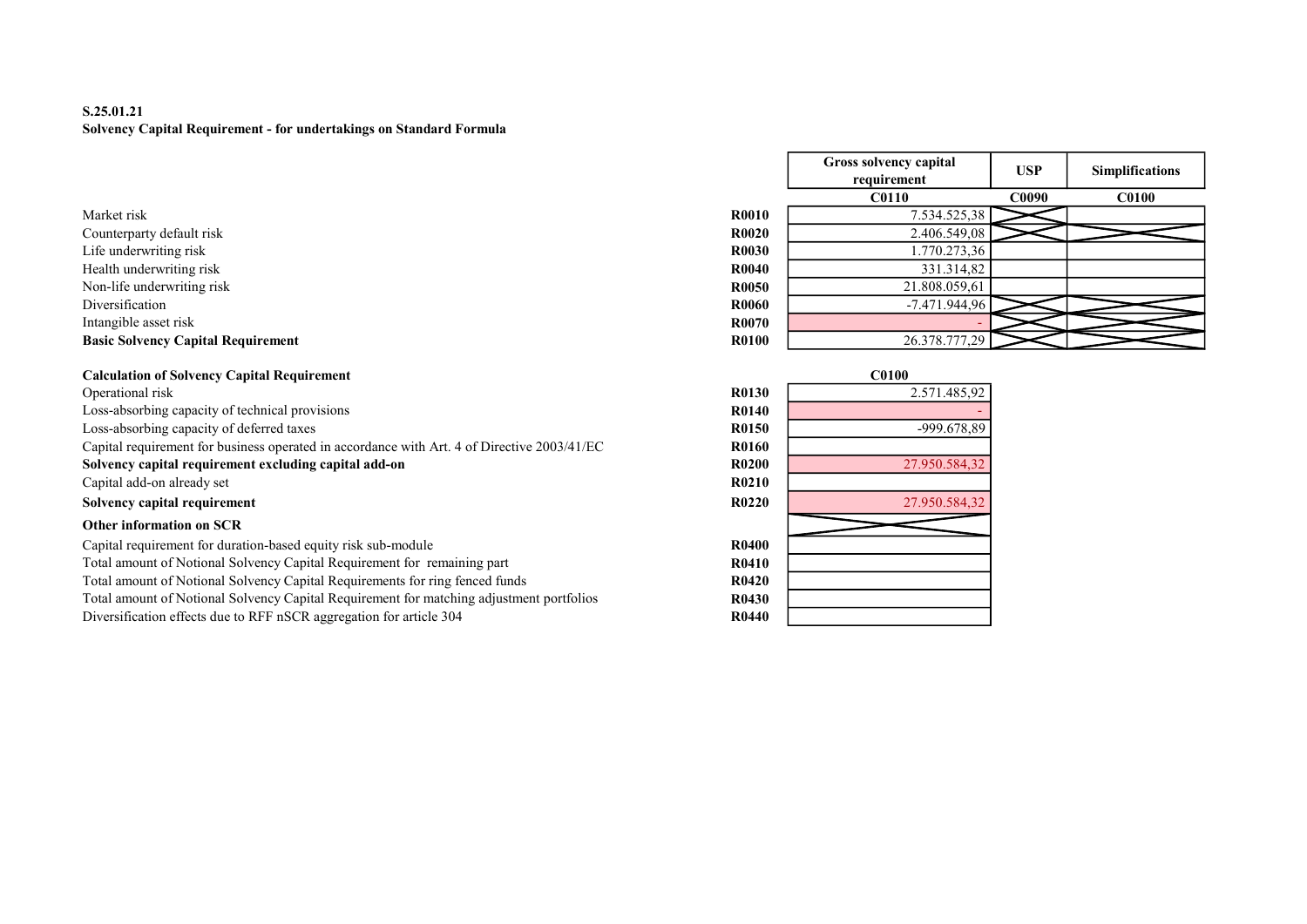# S.28.02.01 Minimum capital Requirement - Both life and non-life insurance activity

|                                                                                |              | Non-life<br>activities  | Life<br>activities |
|--------------------------------------------------------------------------------|--------------|-------------------------|--------------------|
|                                                                                |              | MCR <sub>(NL, NL)</sub> | $MCR_{(NLL)}R$     |
|                                                                                |              | Result                  | esult              |
|                                                                                |              | C <sub>0010</sub>       | C0020              |
| Linear formula component for non-life<br>insurance and reinsurance obligations | <b>R0010</b> | 10.243.295              |                    |

Non-life activities and Life activities and Life activities

|       | Net (of<br>reinsurance/SPV) best<br>estimate and TP<br>calculated as a whole | Net (of reinsurance)<br>written premiums in<br>the last 12 months | Net (of)<br>reinsurance/SPV) best<br>estimate and TP<br>calculated as a whole | Net (of reinsurance)<br>written premiums in<br>the last 12 months |
|-------|------------------------------------------------------------------------------|-------------------------------------------------------------------|-------------------------------------------------------------------------------|-------------------------------------------------------------------|
|       | <b>C0030</b>                                                                 | <b>C0040</b>                                                      | <b>C0050</b>                                                                  | <b>C0060</b>                                                      |
| R0020 |                                                                              |                                                                   |                                                                               |                                                                   |
| R0030 | 110.094                                                                      | 223.399                                                           |                                                                               |                                                                   |
| R0040 |                                                                              |                                                                   |                                                                               |                                                                   |
| R0050 | 39.332.610                                                                   | 21.282.972                                                        |                                                                               |                                                                   |
| R0060 | 3.844.284                                                                    | 15.543.051                                                        |                                                                               |                                                                   |
| R0070 |                                                                              |                                                                   |                                                                               |                                                                   |
| R0080 | 7.633.005                                                                    | 15.679.769                                                        |                                                                               |                                                                   |
| R0090 | 3.917.467                                                                    | 3.136.070                                                         |                                                                               |                                                                   |
| R0100 |                                                                              |                                                                   |                                                                               |                                                                   |
| R0110 | 4.799.828                                                                    | 2.451.094                                                         |                                                                               |                                                                   |
| R0120 |                                                                              |                                                                   |                                                                               |                                                                   |
| R0130 |                                                                              |                                                                   |                                                                               |                                                                   |
| R0140 |                                                                              |                                                                   |                                                                               |                                                                   |
| R0150 |                                                                              |                                                                   |                                                                               |                                                                   |
| R0160 |                                                                              |                                                                   |                                                                               |                                                                   |
| R0170 |                                                                              |                                                                   |                                                                               |                                                                   |

Medical expense insurance and proportional reinsurance Income protection insurance and proportional reinsurance Workers' compensation insurance and proportional reinsurance Motor vehicle liability insurance and proportional reinsurance Other motor insurance and proportional reinsurance Marine, aviation and transport insurance and proportional reinsurance Fire and other damage to property insurance and proportional reinsurance General liability insurance and proportional reinsurance Credit and suretyship insurance and proportional reinsurance Legal expenses insurance and proportional reinsurance Assistance and proportional reinsurance Miscellaneous financial loss insurance and proportional reinsurance Non-proportional health reinsurance Non-proportional casualty reinsurance Non-proportional marine, aviation and transport reinsurance

Non-proportional property reinsurance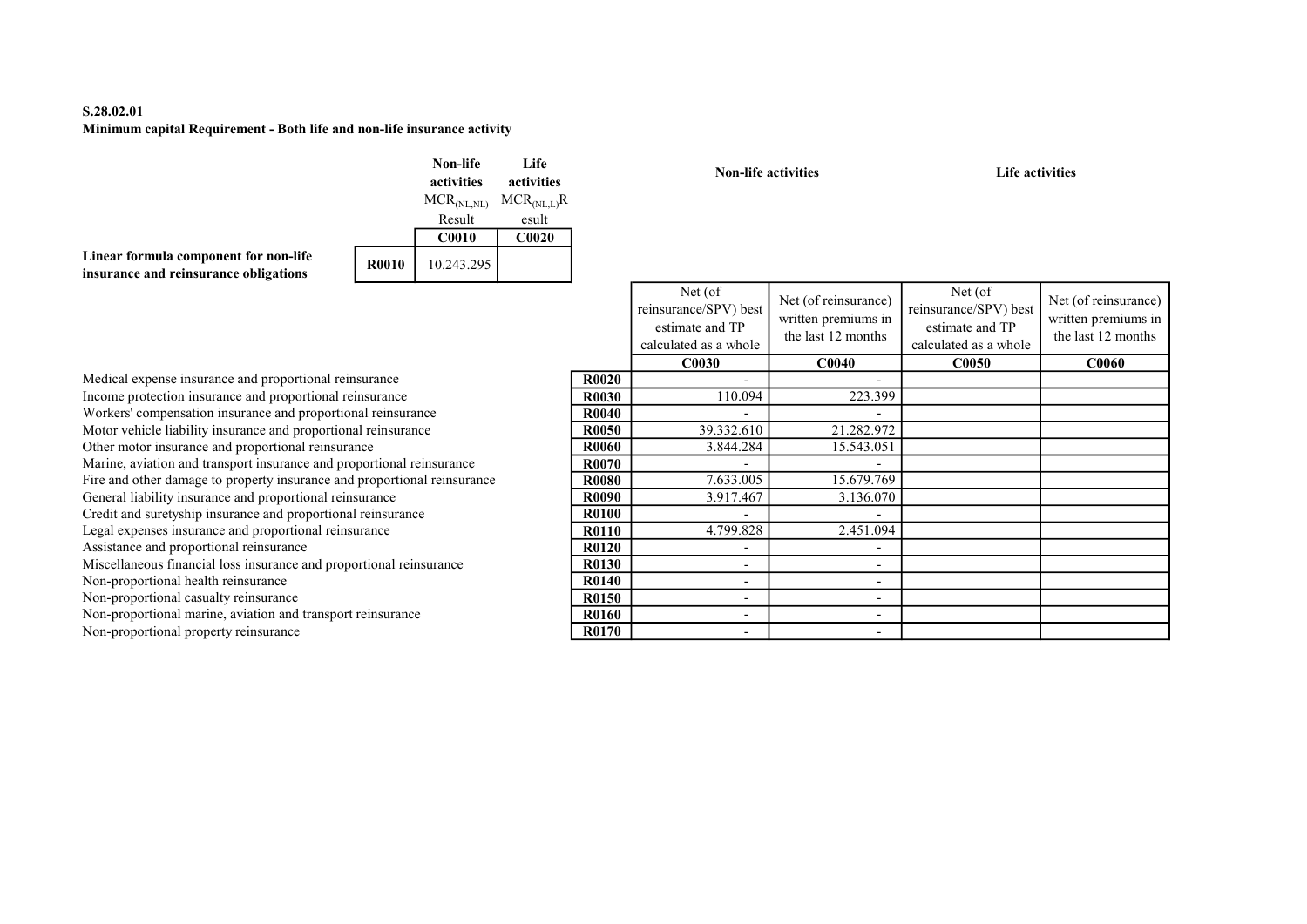|              | Non-life<br>activities | Life<br>activities |
|--------------|------------------------|--------------------|
|              | $MCR_{(L, NL)}$        | $MCR_{(L,L)}$      |
|              | Result                 | Result             |
|              | <b>C0070</b>           | <b>C0080</b>       |
| <b>R0200</b> |                        | 3.147.262          |
|              |                        |                    |

Non-life activities Life activities

|                                | Net (of<br>reinsurance/SPV) best<br>estimate and TP<br>calculated as a whole | Net (of)<br>reinsurance/SPV) total<br>capital at risk | Net (of)<br>reinsurance/SPV) best<br>estimate and TP<br>calculated as a whole | Net (of)<br>reinsurance/SPV)<br>total capital at risk |
|--------------------------------|------------------------------------------------------------------------------|-------------------------------------------------------|-------------------------------------------------------------------------------|-------------------------------------------------------|
|                                | <b>C0090</b>                                                                 | <b>C0100</b>                                          | <b>C0110</b>                                                                  | <b>C0120</b>                                          |
| R <sub>0210</sub>              |                                                                              |                                                       | 83.700.082                                                                    |                                                       |
| R <sub>0</sub> 22 <sub>0</sub> |                                                                              |                                                       | 96.971                                                                        |                                                       |
| R0230                          |                                                                              |                                                       |                                                                               |                                                       |
| R <sub>0</sub> 24 <sub>0</sub> |                                                                              |                                                       | 1.614.891                                                                     |                                                       |
| R0250                          |                                                                              |                                                       |                                                                               | 30.698.256                                            |

Obligations with profit participation - guaranteed benefits Obligations with profit participation - future discretionary benefits Index-linked and unit-linked insurance obligations Other life (re)insurance and health (re)insurance obligations Total capital at risk for all life (re)insurance obligations